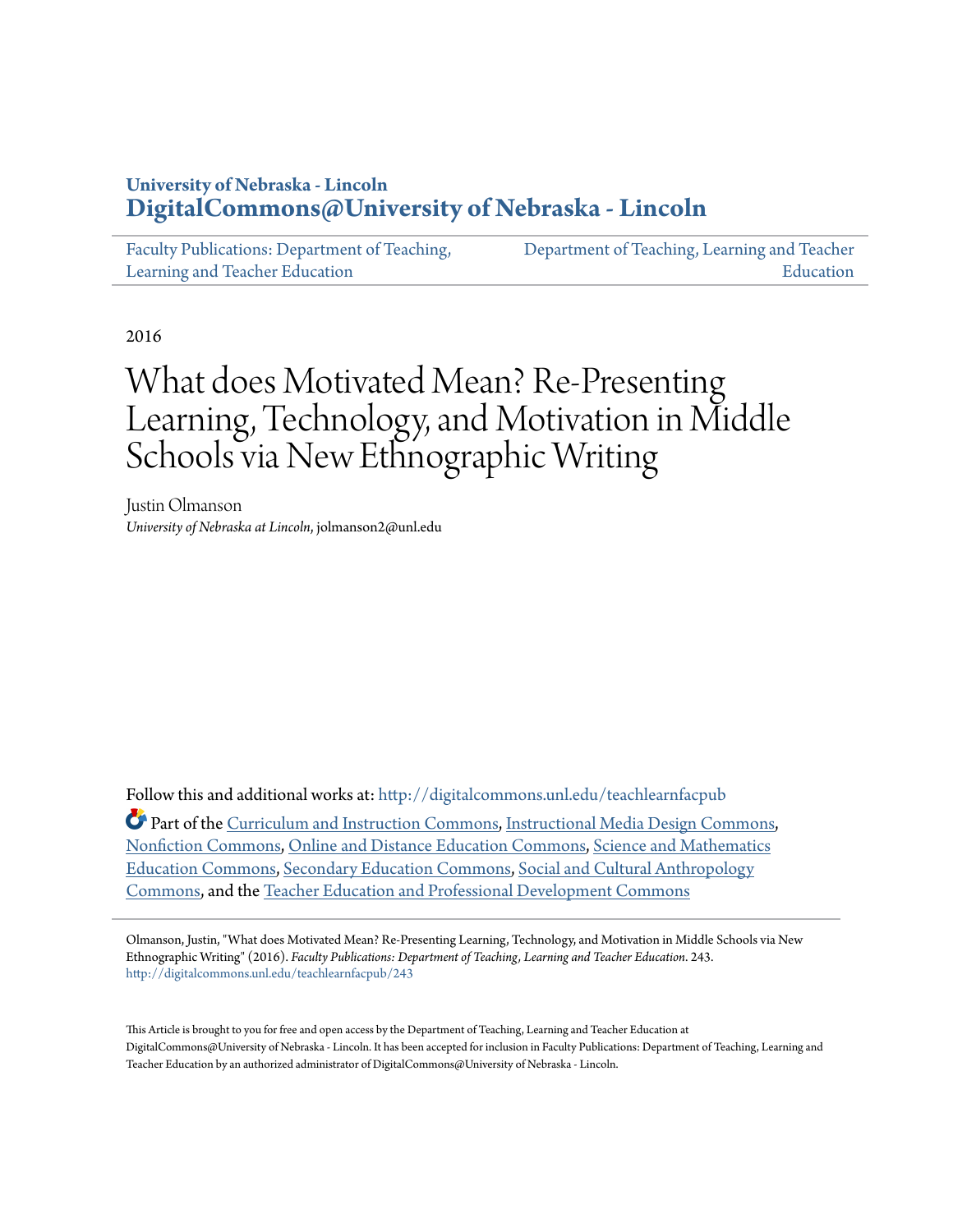# **[Middle Grades Review](http://scholarworks.uvm.edu/mgreview?utm_source=scholarworks.uvm.edu%2Fmgreview%2Fvol2%2Fiss2%2F3&utm_medium=PDF&utm_campaign=PDFCoverPages)**

[Volume 2](http://scholarworks.uvm.edu/mgreview/vol2?utm_source=scholarworks.uvm.edu%2Fmgreview%2Fvol2%2Fiss2%2F3&utm_medium=PDF&utm_campaign=PDFCoverPages) | [Issue 2](http://scholarworks.uvm.edu/mgreview/vol2/iss2?utm_source=scholarworks.uvm.edu%2Fmgreview%2Fvol2%2Fiss2%2F3&utm_medium=PDF&utm_campaign=PDFCoverPages)  $\blacksquare$ 

October 2016

# What does Motivated Mean? Re-Presenting Learning, Technology, and Motivation in Middle Schools via New Ethnographic Writing

Justin Olmanson *University of Nebraska at Lincoln*, jolmanson2@unl.edu

Follow this and additional works at: [http://scholarworks.uvm.edu/mgreview](http://scholarworks.uvm.edu/mgreview?utm_source=scholarworks.uvm.edu%2Fmgreview%2Fvol2%2Fiss2%2F3&utm_medium=PDF&utm_campaign=PDFCoverPages)

Part of the [Cognitive Psychology Commons,](http://network.bepress.com/hgg/discipline/408?utm_source=scholarworks.uvm.edu%2Fmgreview%2Fvol2%2Fiss2%2F3&utm_medium=PDF&utm_campaign=PDFCoverPages) [Curriculum and Instruction Commons](http://network.bepress.com/hgg/discipline/786?utm_source=scholarworks.uvm.edu%2Fmgreview%2Fvol2%2Fiss2%2F3&utm_medium=PDF&utm_campaign=PDFCoverPages), [Educational Assessment, Evaluation, and Research Commons](http://network.bepress.com/hgg/discipline/796?utm_source=scholarworks.uvm.edu%2Fmgreview%2Fvol2%2Fiss2%2F3&utm_medium=PDF&utm_campaign=PDFCoverPages), [Nonfiction Commons](http://network.bepress.com/hgg/discipline/1152?utm_source=scholarworks.uvm.edu%2Fmgreview%2Fvol2%2Fiss2%2F3&utm_medium=PDF&utm_campaign=PDFCoverPages), [Science and](http://network.bepress.com/hgg/discipline/800?utm_source=scholarworks.uvm.edu%2Fmgreview%2Fvol2%2Fiss2%2F3&utm_medium=PDF&utm_campaign=PDFCoverPages) [Mathematics Education Commons](http://network.bepress.com/hgg/discipline/800?utm_source=scholarworks.uvm.edu%2Fmgreview%2Fvol2%2Fiss2%2F3&utm_medium=PDF&utm_campaign=PDFCoverPages), [Social and Cultural Anthropology Commons](http://network.bepress.com/hgg/discipline/323?utm_source=scholarworks.uvm.edu%2Fmgreview%2Fvol2%2Fiss2%2F3&utm_medium=PDF&utm_campaign=PDFCoverPages), and the [Theory](http://network.bepress.com/hgg/discipline/1238?utm_source=scholarworks.uvm.edu%2Fmgreview%2Fvol2%2Fiss2%2F3&utm_medium=PDF&utm_campaign=PDFCoverPages) [and Philosophy Commons](http://network.bepress.com/hgg/discipline/1238?utm_source=scholarworks.uvm.edu%2Fmgreview%2Fvol2%2Fiss2%2F3&utm_medium=PDF&utm_campaign=PDFCoverPages)

#### Recommended Citation

Olmanson, Justin (2016) "What does Motivated Mean? Re-Presenting Learning, Technology, and Motivation in Middle Schools via New Ethnographic Writing," *Middle Grades Review*: Vol. 2: Iss. 2, Article 3. Available at: [http://scholarworks.uvm.edu/mgreview/vol2/iss2/3](http://scholarworks.uvm.edu/mgreview/vol2/iss2/3?utm_source=scholarworks.uvm.edu%2Fmgreview%2Fvol2%2Fiss2%2F3&utm_medium=PDF&utm_campaign=PDFCoverPages)

This Research is brought to you for free and open access by the College of Education and Social Services at ScholarWorks @ UVM. It has been accepted for inclusion in Middle Grades Review by an authorized administrator of ScholarWorks @ UVM. For more information, please contact [donna.omalley@uvm.edu](mailto:donna.omalley@uvm.edu).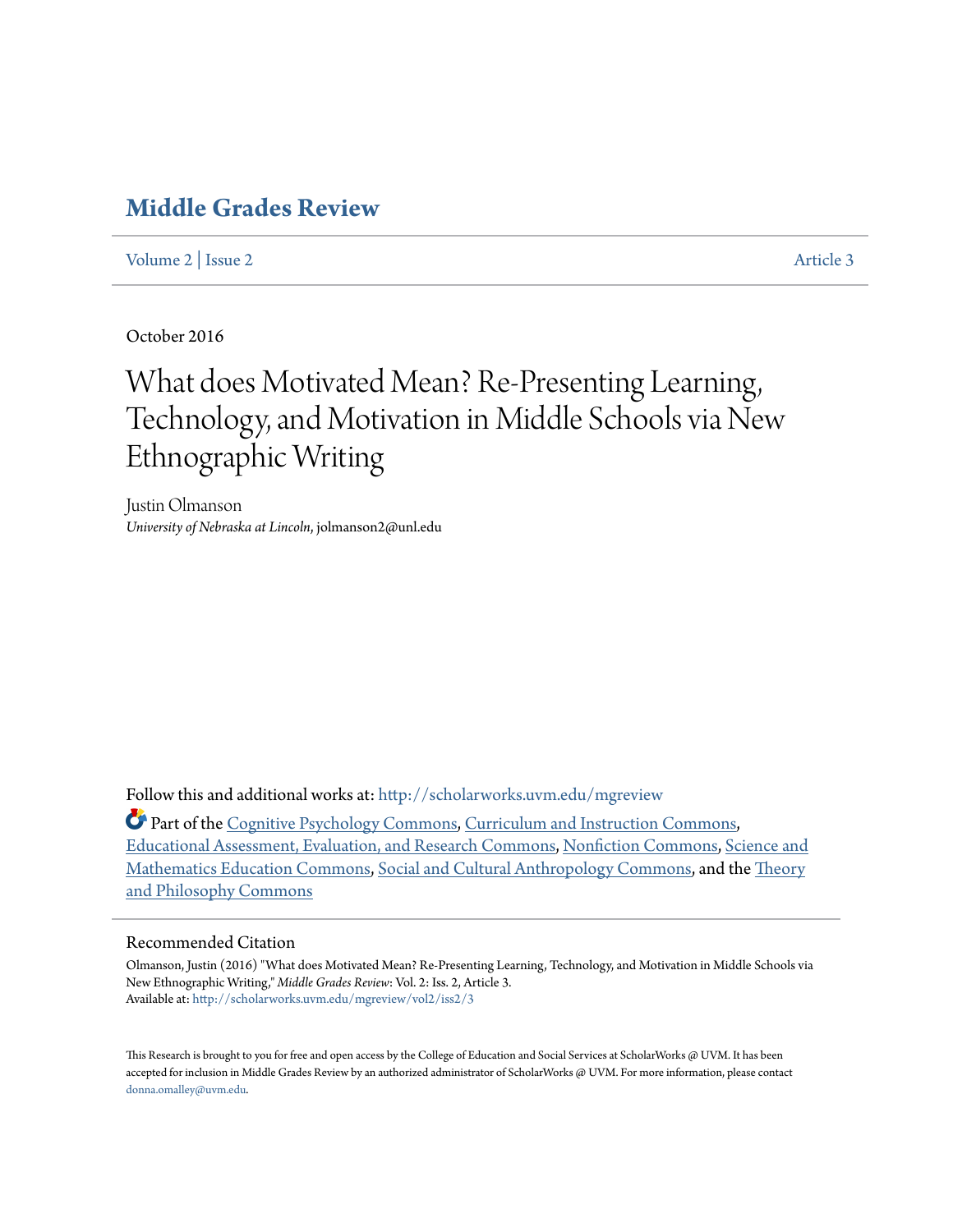# What does Motivated Mean? Re-Presenting Learning, Technology, and Motivation in Middle Schools via New Ethnographic Writing

# **Cover Page Footnote**

Acknowledgment Thanks to Liu Min, Steven Greenstein, Jennifer Jefferson, Curtis Brewer, Zoe Falls, Ali Moeller and several anonymous reviewers for their comments on earlier versions of this article.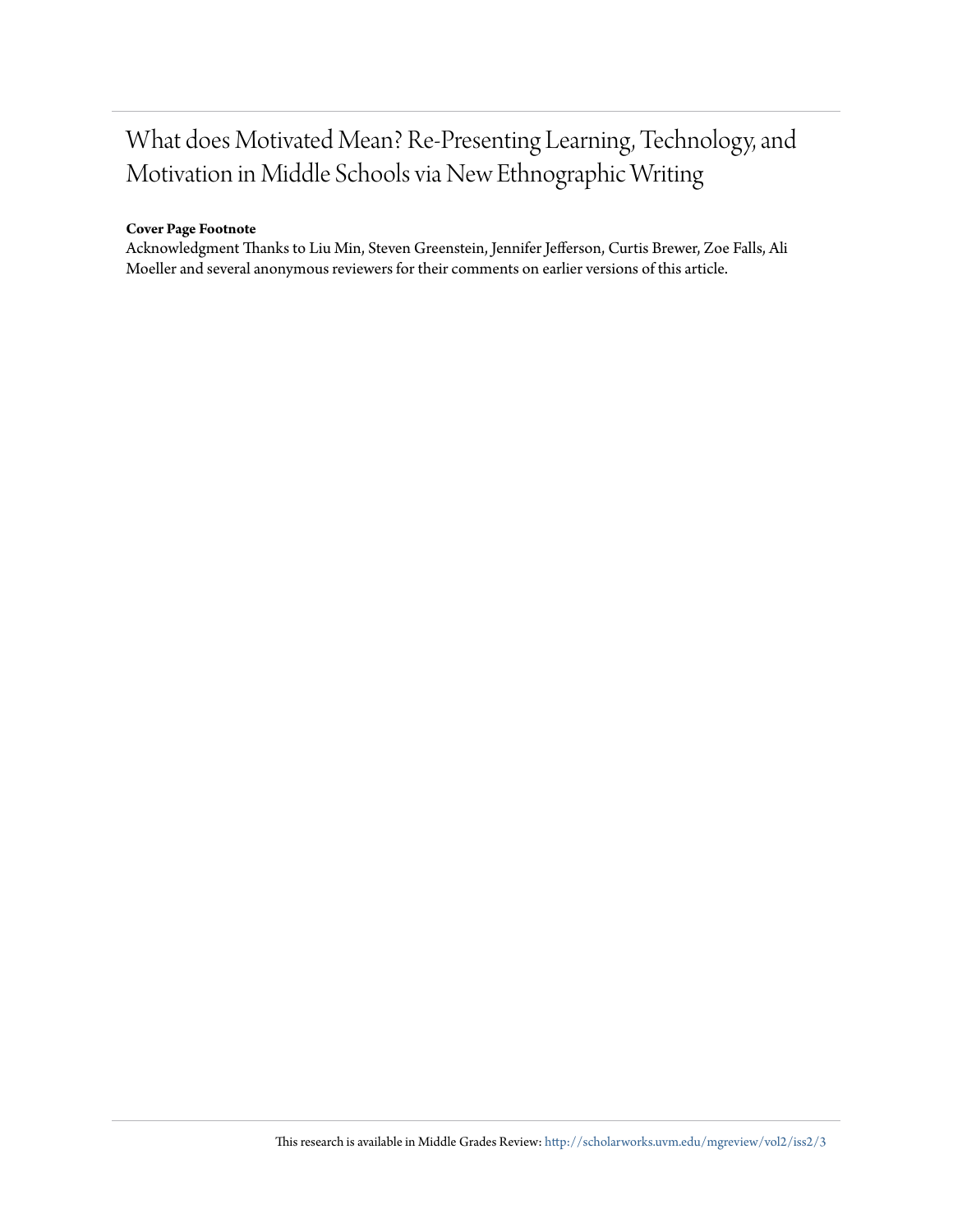# **What does Motivated Mean? Re-Presenting Learning, Technology, and Motivation in Middle Schools via New Ethnographic Writing**

**Justin Olmanson** (*University of Nebraska at Lincoln*)

#### Abstract

This article offers a critique of the way middle schoolers are often positioned as generalizable objects that can be acted upon to produce measurable increases in motivation and learning. The critique invites a reconsideration and cultural analysis of some of the dominant discourses and perceptions of technology, young adolescence, and the study of motivation. The use of New Ethnographic Writing—a method that performs a cultural critique via extended scenes—connects to the roles and status of motivation, technology, and educational research methods deployed within public schools. Coupled with weak theory, this approach offers a way to understand young adolescents as navigating and wayfaring within complex everyday ecologies that escape notions of developmental level, test scores, motivational indices, and GPA calculations. New Ethnographic Writing and weak theory invite a productive re-orientation to the interactions that take place every day in schools. This invitation comes via a methodological sideways move that draws on non-representational theory and literary non-fiction to form a mode of address that makes relational and momentarily cartographic types of knowing and understanding possible.

#### **A Map**

This study offers a reconsideration of the dominant narratives surrounding young adolescence, motivation, and technology in middle schools while also suggesting a role for new ethnographic writing and weak theory within educational research. It presents a kind of knowledge project whose objects undulate within the landscape of public school classrooms but get overlooked because they are not easily captured, categorized, or quantified, do not directly speak to the goal of making middle schooling more effective and thus have scant history of academic valuation. This is a knowledge project that affords tip-of-the-tongue insight, but does not add a bullet point to the list of '*What we, as a field, know about motivation and technology in schools.*' Rather it makes its mark by marking the reader as changed by the experience. This style of non-representational scholarship cultivates understandings that both accrue—page after page—and flash up in moments of resonance.

In the next section I review how motivation and the practice of embedding motivational elements in learning technologies is generally positioned within schools. I then describe the methodology and the writing techniques that constitute New Ethnographic Writing. I offer several extended scenes written from a first-person limited

perspective and conclude with sections that pull back from the imagined center of ongoing conversations about motivation and technology in middle schools and inhabit a tangle of meaning and affect (Thrift, 2008; Vagle, 2015).

#### **Motivation in Education**

The quest to understand what motivates individuals to act has at least a 2400 year history (Bolles, 2014). Rooted first in philosophy and more recently in psychology, inquiry into human persistence and action forms the field of motivation (Reeve, 2008). External, internal, behavioral, cognitive, altruistic, and hedonistic theories of motivation have enjoyed alternating—often adversarial—periods of popularity and disuse in explaining the biological, experiential, and cognitive amalgam of motivation (Burns, 2008). Surveys, inventories, multivariate analyses, pre-posttests, self-reports, and participant observations have been used to identify factors that lead to heightened engagement and inform or contradict existing theories of motivation (Schunk, Meece, & Pintrich, 2014).

Born out of a desire to identify, measure, and influence factors that predict learning and achievement, educational institutions have looked to studies of motivation in hopes of using their findings to reduce student resistance to the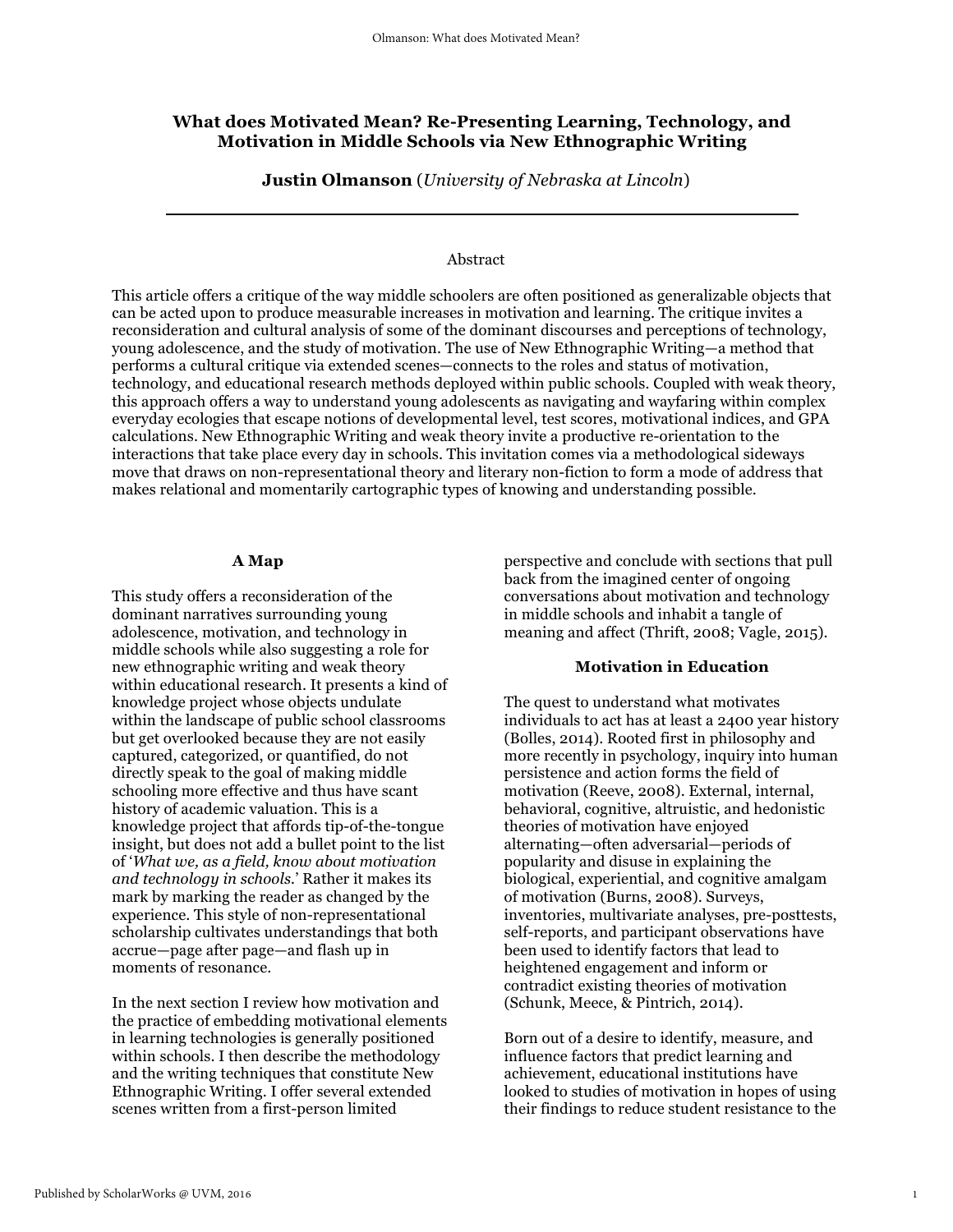curriculum and cultivate engagement with it (Ames, 1990; Curwin, 2010). To those ends, teachers, designers, and researchers have worked for decades to embed elements in instructional designs that might increase volition, persistence, self-regulation, and effort (Gagné, Wager, Golas, & Keller, 2005; Zimmerman & Schunk, 2012). From workbooks to online textbooks to pedagogical strategies to game-based learning, most educational materials and learning environments include facets meant to overcome competing interests and motivate students to engage with the official curriculum.

Scholars in educational psychology have created research designs capable of indirectly measuring the impact materials, interactions, and environments have on students (Keller, 2009; Reeve, 2008). Capturing, categorizing, and often quantifying levels of engagement, interest, persistence, attitude, intensity, direction, selfefficacy, collective-efficacy, and affect are approaches used in determining and attempting to influence a student's willingness to learn (Brophy, 2004; Klassen & Krawchuk, 2009). These methods of inquiry into the motivational efficacy of different instructional approaches and designs remain largely rooted in the objectivistic, positivistic foundations of psychology and educational psychology (Cokley, 2003; Steinmetz, 2005). While this paradigmatic predilection has supported extensive lines of inquiry, it has constrained others (Pintrich & Schunk, 2002). Drawing on New Ethnographic Writing, weak theory, and non-representational theory the approach herein offers a way around these constraints by sidestepping the methodological maxim that motivation, technology, middle schoolers, and the experience of middle school can and must be explicitly measured to be understood. Instead, this approach—realized through writing—creates an accrued legibility, a waxy buildup of perspective and suggestive interplays not normally possible in school-based research (Stewart, 2011).

# **Method and Theoretical Underpinnings**

New Ethnographic Writing is a form of ethnographic research as well as a theoretical assemblage that invites readers to compositionally inhabit a context, experience interactions, and rethink narratives that populate our academic worlds (Stengers, 2011;

Stewart, 2014). In this approach, scenes track dynamics within and between moments moments that "*don't add up but are always threatening to"* (Stewart, 2008, p. 72) where *"things jump into relation but remain unglued"* (Stewart, 2015, p. 19). Data analysis is embedded in the writing process. Rather than beginning with base codes, counting frequencies, or filtering *what happened* through a priori theory or theoretical framework (Anfara & Mertz, 2015), observed interactions are written up without immediately categorizing, flattening, or making them *mean* (Stewart, 2007). The resultant text is a form of literary nonfiction with academic overlays, a (non)fictocritical turn—a sideways move around a search for answers in the form of a number, set of categories, or a predictive theory and toward a heterarchical flow of entanglements and legibilities (Muecke, 2008; St. Pierre, 2013; Stewart, 2014).

New Ethnography or New Ethnographic Writing is a process of narrative creation, built out of the researcher's extended personal experiences within an environment, written in a way that is accessible to the public and pertinent to academics (Goodall, 2000). It is a process that seeks not to *get it right* but rather strives to get it variably nuanced and contoured. This writing up of ethnographic experience involves a concerted effort on the part of the researcher to resist and delay the assignation of meaning to the objects of inquiry, attending to their particularities instead of scanning past them based on presupposition, theoretical logics, or social science imperatives (Vannini, 2015). Moreover, this type of writerly poesies performs the powerful tensions that circulate amidst what is scientifically knowable and elements that are pulled together in moments only to move on, alone or in groups—resisting scientific knowing or explanation but remaining quite real (Stewart, 2015). By simply deploying '*prefabricated knowledge*' about our ethnographic object(s), Stewart (2007) writes that we risk a type of observational, interpretational, and analytical glaucoma, where the more we focus on the meaning we ascribe to the patterns we observe, the harder it is to see past them and back to the press of forces that make up moments that might be understood in a multiplicity of non-representational ways. The will to find meaning, to make a series of observed events, taken from a larger pool of collected moments, *mean* something is an expected, almost unavoidable part of educational and social science research yet the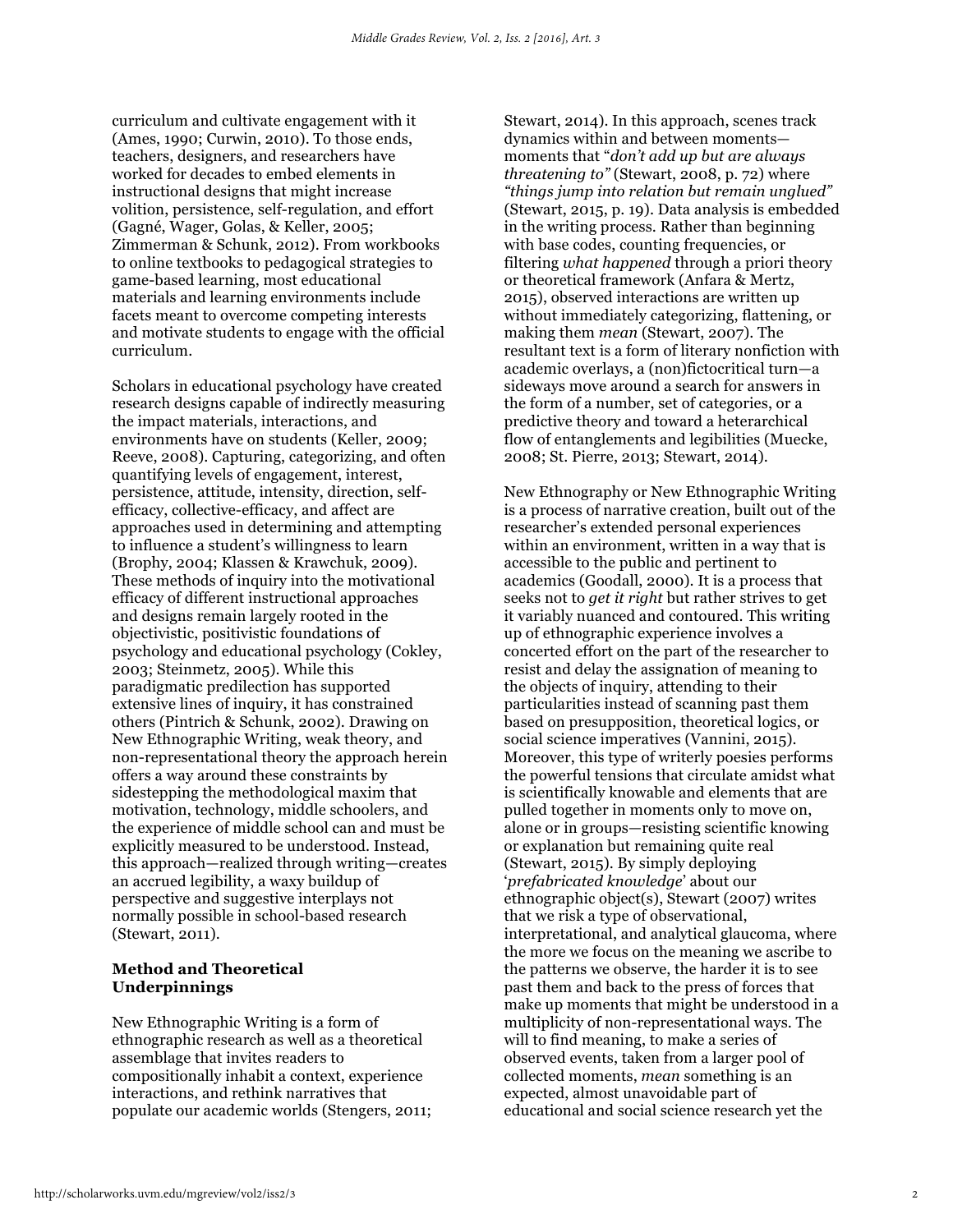way it is enacted often fails to resonate with the "*stories, tangles of associations, accrued layers of impact and reaction*" (Stewart, 2008, p. 72) that get lost, overlooked or over-categorized in the push to understand, write it up, make it mean, and get it out (Thrift, 2008).

This type of inquiry is less about merging traditional qualitative analysis with more literary forms of expression than about reorienting the field or education to research methods that take pains to present human interaction with much of its cultural illegibility or polysemy intact. In this way, moments of ethnopoesis, local epistemologies, histories, policies, and academic theories can indeed circulate within a text—just as they circulate within the research experience. Foley (1995) too, though in a different way and on a different scale writes of "*personal encounters"* of "*more fact than fiction"* (p. ix) within the *"postmodern era of anthropology"* (p. 204). From these and other examples I find—and lose (Lather, 2007; Thorp, 2005)—my way among personal, historic, societal, and academic discourses, using different modes of address and different processes for making meaning out of the research experience (Lather, 2007).

In this piece, I use ethnographic methods culminating in writing (Pollock, 2006; Stewart, 2007) and influenced by weak theory (Sedgwick & Frank, 2003; Stewart, 2008) and nonrepresentational methods (Thrift, 2008; Vannini, 2015) to track and consider a tangle of circulating effects and interactions encountered in a middle school science classroom. The moments I include below describe and animate contexts wherein students, teachers, technologies, research, and curricula converge.

Weak Theory (Sedgwick & Frank, 2003) differs from traditional or strong theories in that it is not defensive about its status compared with other theories, it is not fixated on prediction or self-preservation or internal fidelity. It allows researchers to think and write beyond what they can correlate or triangulate with three forms of evidence. Instead it affords an opportunity to inhabit spaces of possibility—alerting themselves and readers to other ways of understanding via other ways of attending (Stewart, 2007) particularly via experiencing written events as an accrual of cultural accretion that hangs together in rhizomatic ways (Deleuze & Guattari, 1983).

Strong or predictive theories and the frameworks they underpin and enable have come to be seen as central to understanding middle schools and middle schoolers. Yet, there is room for other sideways moves and insurrectionist approaches (Vagle, 2015). Weak theory and non-representational theory—which focuses on stepping bodily into the tangled relational flow of everyday life with a sense of irreducible wonder (Thrift, 2008)—are rhizomatic moves that allow researchers to hit the reset button so to speak, to slip past the Zipf's law-like constraints of middle grades research wherein inquiry and attentions are meted out following a decline curve beginning with the usual themes studied via the usual methods (Brinegar, 2015). Slipping past these logarithmically winnowing, normalizing constraints affords researchers the opportunity to follow lines of flight toward expansive nonadversarial, non-linear, non-paranoid, nonrepresentational ways of doing knowledge work. This reterritorialization of scholarship repositions and complicates the steady march of contemporary research on motivation, middle schools, and technology as we know it (Deleuze & Guattari, 1983).

The extended scenes that make up the context and data for this study took place at Dawlish Middle School [DMS], a pseudonym. This inquiry was a minor piece of a multi-district research effort to inquire into the impact a problem-based learning curriculum called Alien Rescue exerts on student understanding, motivation, and attitudes toward science, scientists, careers in science, and space science. My role was to observe two DMS science teachers and their 8th grade students as they implemented the two-week Alien Rescue space science curriculum after-which I was to contribute data and analysis that could provide a unique perspective on how the curriculum influenced student motivation and learning.

While I was on campus, I sat in on class sessions, ate lunch with participating teachers, and briefly became part of the school ecology (Spradley, 1980; Stewart, 1996). I looked, listened, interacted, and made jottings—paying particular attention to what people, myself included, said, what they did, what they were wearing, the rooms we were in, as well as noting my internal dialogue (Emerson, 1995).

On fieldwork days I made post-observation audio recordings during the drive back to the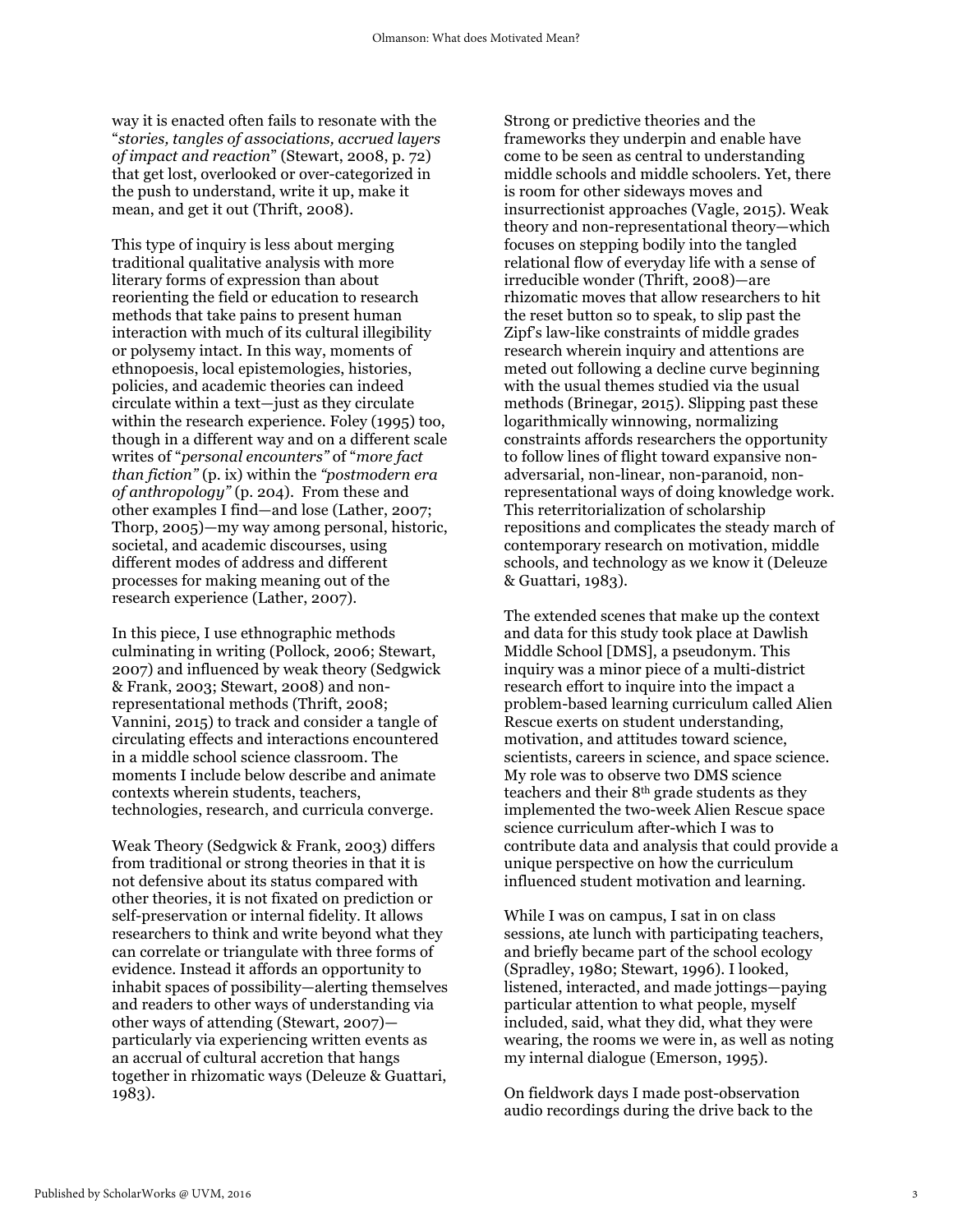university. I used the jottings and reflective audio to create initial write ups of the day's events and interactions. I used rereading and reflection to expand the write ups—first focusing on details, sequences, and scenes—before adding bracketed analyses from multiple perspectives. I also reworked the text in an effort to ensure that the way I had positioned myself and the role of research within the school was as selfimplicating as it was self-congratulatory (Pollock, 2006; Wright, 1977). Finally, in the post-scene sections at the end, I drew on weak theory and non-representational theory, using multiple readings of the scenes as well as peer and participant feedback to further analyze and theorize about motivation, young adolescence, technology, research, and the project of middle schooling (Richardson & St. Pierre, 2005).

#### **Extended Scenes**

The following scenes invite the reader into a literary form of the ethnographic present (Hastrup, 1990; Stewart, 2007) wherein I observe and interact with some of the students and teachers participating in the web-based space-science curriculum.

#### **The Funnest Way to Learn**

I drove to DMS to observe Ms S's science students on a cloudless morning in early May. In four years as a resident of Southern City and a student at Southerly University, this was my first time venturing into the surrounding semi-rural spaces. I took a left out of the #10 University parking garage, a right at the light and then, up and onto a six-lane ribbon of asphalt running North and South—my 1999 Corolla straining to join the south-bound flow of SUVs and 18 wheelers. Six miles later I traded the interstate for a two-lane county road which skirted around hills and formed the border for several cattle ranches.

DMS comes into view through the passenger window just as the town of Hitchens (population 2431) emerges in the distance on the driver's side. I turn from one farm road onto another, I drive up the school access road and look for a place to park. The trees surrounding the school's half-full quarter-acre lot are of the type and size found in so many strip-mall parking lots, small and insignificant in the way of shade and majesty—I park, grab my backpack, and leave the Corolla in the Texas sun.

After signing in at the front office I walk down the hall and to the computer lab where, in an email, Ms S told me she would be with her third period class. I knock on the mostly-open door, stick my head in, and say hello followed by a smile. She gets up from her computer and we shake hands and introduce ourselves. We stand with our backs to the desktop computer she was using and look out at the students working in groups of two and three at the computers arranged in a 'U' around the room. She mentions that these are her pre-AP and *A* honor roll students.

*'My next group after lunch is a struggle,'* she says—mentioning that she will probably change things up a little bit with that group as there is '*too much inferencing'* in the first pages of the Alien Rescue curriculum packet for '*those kids'* to handle.

*'Better to start with filling in the information sheets,'* she states, looking around the room before turning to me and adding, *'unless you think I should do it the same way with each class.'*

Ms S does not know that I have not sat in on a single Alien Rescue curriculum meeting, nor have I seen the intervention protocol. Four years ago I turned down a chance to work on the Alien Rescue project in an official capacity. Now I am a hired laptop, a data collection agent keen to confirm the PI's faith in me and in New Ethnographic Writing—hopeful for 3rd or 4th authorship on a larger, collaborative paper outside my methodological home (Collaborator, Collaborator, Author, & Collaborator, 2011). Explaining the situation and my position to Ms S would prove tedious and do little to support project implementation.

## *'Whatever you think is best*,' I say, '*you've been working with these students all year and it's your classroom.*'

Having felt like I sold out my pedagogical beliefs in problem-based learning and constructivism for some shallow notion of solidarity; I turn my attention to the student groups. This is the second day of the intervention and the first full day of group interaction with the environment. By the time I finish talking with Ms S and unpack my scratched and scuffed AlphaSmart digital note-taking device, the students have been working in groups of two and three for over 30 minutes. I notice how they share headphones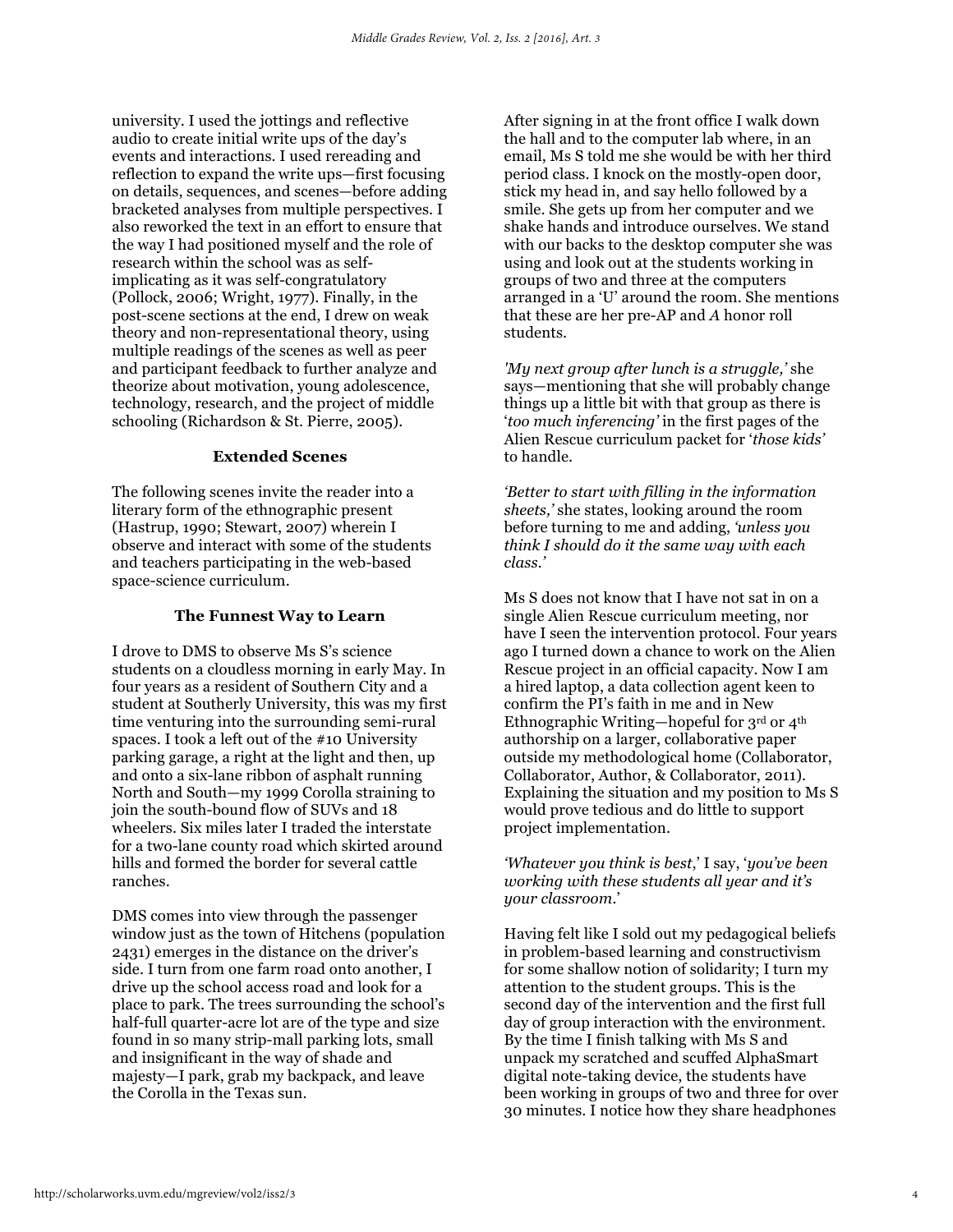during portions of the program that include audio, how they take turns alternating between using the mouse, reading the information off the screen, and filling out the pages of their team packet.

*'We finished all the way up to page 3,'* says one student, speaking to Ms S as she turns in her team's packet.

I type the statement, noting the way Ms S nods when she hears it, noting the focus on progress as pages complete and the absence of talk about the complicated space science problem at the heart of Alien Rescue (namely the identification of habitable homes for six different alien species within our solar system).

*'This is like the funnest way to learn, honestly,'* says one student close to me, pushing himself back from the computer.

#### *'I like labs,'* says another.

While students are milling about between packet hand-in and the bell, Ms S announces that they will have a substitute teacher tomorrow but, no matter, they should just keep working through their packet. I wonder to myself if she trusts the packet to guide their work more than the application, more than their own curiosity, more than the substitute. I think about how I have done the same thing when I was a teacher preparing my students for a substitute.

The end-of-period tone sounds and the 8th graders join scores of students in the halls, collectively making their way to the openconcept cafeteria for lunch. Ms S invites me to eat with her in the teacher's lounge.

#### **Popcorn and Tuna**

We sit with a few other teachers and a teacher's aide at a table next to the refrigerator in a windowless room. I fish a half-smushed oversized blueberry muffin out of my backpack while Ms S, munching on microwaved popcorn, recounts her students' first day with the Alien Rescue curriculum–they filled out the survey and motivational inventory, took the pretest, and watched the introductory video together. She tells me about the team names they chose, the planetary-themed passwords they created, and confirms that each team got 10-15 minutes to explore the environment all in the spirit of the problem based learning approach. I nod.

Pedagogically, this approach gives students unusually high levels of autonomy. Students, usually working in small groups, are confronted with a scenario requiring them to organize and use new information in order to resolve a complex naturalistic problem (Azer, 2008). Aspects of these scenarios or the entire curriculum—as is the case with Alien Rescue are often embedded within a microworld running on a digital device. Students are encouraged to explore the microworld and formulate a largely self-directed plan to solve the problem (Uden, 2006).

Ours is a minor conversation at the table. Most of the other teachers—including Ms S—exchange bits of narrative about a new student who refuses to eat or even sit in the cafeteria, instead he stands silently just outside of the lunchroom area.

A teacher, pulling her head out of the refrigerator for the third time since we sat down says, '*Someone actually took my lunch, my tuna fish sandwich! Did any of you take a lunch in a plastic bag with a tuna fish sandwich in it by mistake?'*

We say no and she goes out to her car to check that she did not leave it in there. I peel the wrapper off my blueberry muffin wondering if a tuna fish sandwich sitting in a car in the Texas sun all morning, is worth finding. I ask Ms S if I can come and observe her students the following day.

*'Oh sure,'* she says, *but I'll be out*.'

## **Hold on Everybody**

After lunch I use the restroom and meet Ms S in the computer lab. Her students are already grouped and seated around the horseshoe configuration of computers—their chairs and bodies mostly turned toward Ms S. They wait as she collects the parental consent forms and passes out the student assent forms.

#### *'So I need you to sign this and date it.'*

Alien Rescue startup screens and login pages begin winking on around the room.

*'Don't start using the computer yet,'* she says.

The students scoot their chairs around to one of the computers in the bottom left hand corner of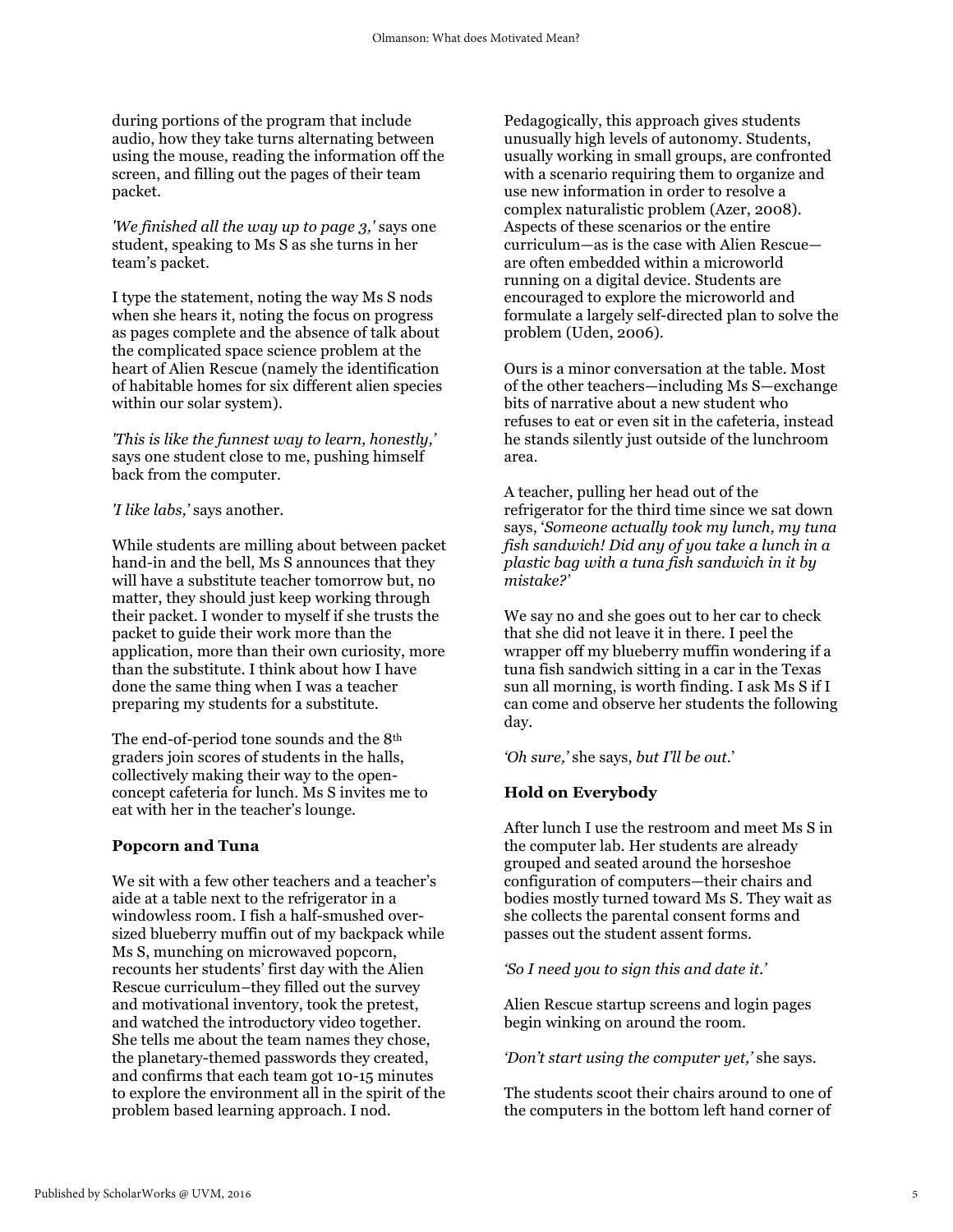the horseshoe near where Ms S is standing. Together they watch the opening three minute 'newscast' video that sets up the scenario: a spaceship carrying several alien species has contacted earth looking for new homes—the students must travel to the United Nations space station and conduct research to determine where in the solar system each alien species might live. At the end of the video, the silence is broken by a question from five boys sitting at the bottom middle of the 'U'.

#### *'Can we log in now, Miss?'*

*'No. What did you learn from this video clip?'*  Ms S says.

*…*

*'Aliens are real,'* says one.

*'Something about aliens,'* says another.

*'An alien space ship*, *six different species,'* says a third.

Ms S tells everyone to turn off their monitors. She walks over to the stack of Alien Rescue packets on a table in the middle of the room and begins passing them out—one per group, saying, *'Write your group name, your names and the password, stop after filling out the front cover. We are going to be working on this for the rest of the year so I don't want you to panic. Log on to alien rescue and just stop.'*

If the command to *not panic* was a crossdisciplinary allusion to space science within contemporary English literature, none of the students let on that they noticed the *Hitchhiker's Guide to the Galaxy* reference (Adams, 1997); nor did Ms S give any indication that the allusion was deliberate, leading me to wonder why she would think they would panic.

Back in front of their computers, some groups are ready to begin almost before Ms S finishes giving directions. Some take longer and a few groups need help. Already logged in, two boys, sitting together in the same chair, fight for control of the arrow keys which move their 3D avatar and change what they see first-personshooter style. Their rapid random key-pushing makes the images on their screen change wildly as they wait for their peers to be ready.

*'Let's all click the email titled Director of the IRC,'* Ms S says, standing next to the five boys at the bottom of the horseshoe.

*'Everyone, follow along,'* she says before reading the email aloud.

*'Stop going through the space station,'* she says looking at the two boys sharing a chair.

'*Now let's read the Alien's message. Again out loud.'*

They read in murmured-unison.

Afterward Ms S says, '*We've got to find places for them to live in our solar system.'*

The boys, no longer sharing a chair are laughing and looking around while Ms S says, *'You've got this job, where can they live?'*

*… [silence]*

*… [more silence]*

*'What I want you to do is,'* Ms S says pausing to look around, *'go to the research lab.'*

She waits while the groups navigate their avatars to the alien research lab inside the space station. The lab contains a clamshell-like alien computer. Bumping their avatars into the device activates the interface made up of a circular presentation screen and different sized buttons around its periphery giving users access to information about each of the six alien species.

*'Can we start now?'* asks a student sitting with four other boys at the bottom of the horseshoe.

Alien Rescue was designed to put the popularity of immersive first-person console gaming to educational use to in order to grab students' attention, capture their imagination, and help them build positive associations and aspirations related to science (Liu, Toprac, & Yuen, 2009; Rideout, Foehr, & Roberts, 2010).

*'Hold on, everybody; turn to page four,'* says Ms S.

A flipping of pages ensues. Page four is a fill-inthe-blank-type species organizer for the Jackalatay species.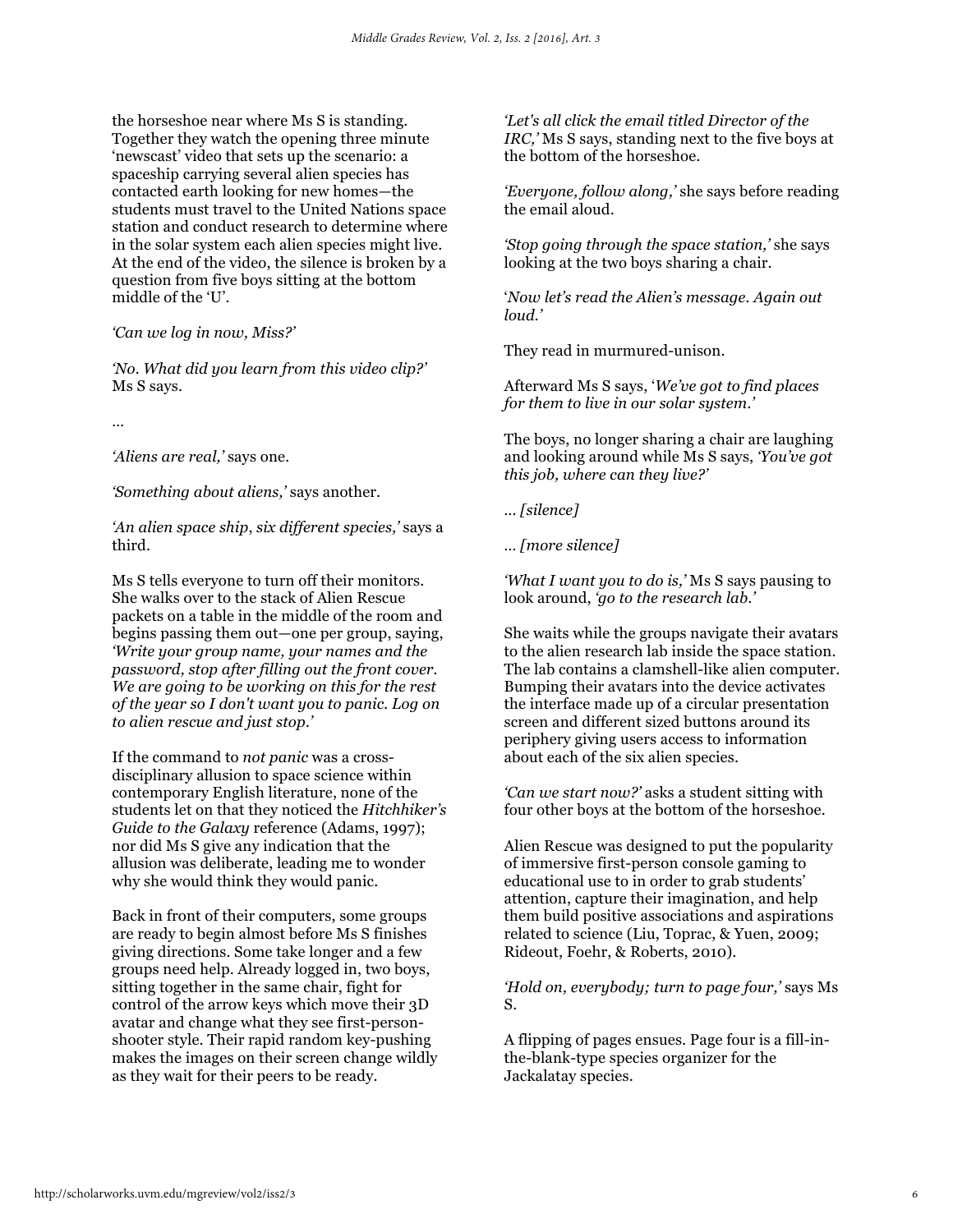*'Click on the top right circle that says species, then JACKalatay,' she says,* standing just a few feet from me, before turning toward me.

*'Is that how you say it?'* she asks.

I shrug and nod. Each screen now displays a half-page of text and several images. There is a separate multimodal screen half-displaying halfdescribing each alien's body, food, habitat, needs, and technology.

*'We have to write all of that?'* asks a girl with French tipped nails in the far right corner of the room as she clicks through the different subcategories.

*'I'm going to tell you the words to pull off the screen and put on your paper, read some, what could we put?'* Ms S asks.

…

…

*'Legs and arms?*' says the girl with French tipped nails.

Someone else reads a full sentence out loud about the Jackalatay being able to lift several times their body weight. Ms S asks if they need to write out the entire sentence or if there is another way they could write it.

*'We could just put strong,'* says a student.

Ms S agrees and asks for more information about the creature. Someone points out that one band of colors represents a type of gas that the Jackalatay need to survive while another band signifies a gas that is poisonous to them.

*'How would we find what gas that is?'* asks Ms S.

*'Spectrograph*?' asks a student whose monitor displays the spectrograph tool—accessed via an expandable side menu.

*'That's cool,'* says a student pointing at a video flyover of the Jackalatay's home planet and dwellings in the habitat section.

DeAndre, a student in a black hooded sweatshirt and plaid shorts, taps out a beat with his pen and the heel of his palm. He was absent yesterday and Ms S told him at the beginning of

the period to sit at a table without a computer and wait until she could give him the survey, pre-test and AR orientation. He has been resting his head on one of the computer tables for most of the class period, the unfastened Velcro straps of his white on white Nikes pointing stiffly out to the sides.

One of the groups has compared the spectrograph data in the alien database with the key of elements. They tell Ms S, who is still eliciting information from the different groups, about their findings. She paraphrases their response for the rest of the class, some write it in their packets.

*'Good Jessica, needs sulfur but not hydrogen,'*  says Ms S to the group in the far right corner. *'Now I want you to start filling out some of the other Alien information.'*

As the other students begin the process of filling out the information sheets in their packets on the different alien species, Ms S walks over to the table at which DeAndre is sitting. He has begun drawing on his hand.

I scan the groups. One group cycles between watching the video, zooming, panning, and reading text. In another, one student reads aloud while the other writes.

*'How do you spell that?'* asks a student to her partner, her pencil hovering over the a line in the packet, *'A L G E E?'*

*…*

*'A L E R G Y?'* she asks.

A student wearing plaid below-the-knee-length shorts blows against the thin side of an orange Starburst wrapper held up to his lips and stretched tight between his thumbs and forefingers.

*'Me and him are going in the order that they have them,'* says a member of a co-ed team when Ms S pauses at her group's work area.

The ebb and flow of interaction continues as I move from group to group scooting my wheeled chair around the room, listening in and jotting things down on my plastic, aquamarine, digital note taker. Ms S walks around the room in a clockwise fashion, looking at screens, at open AR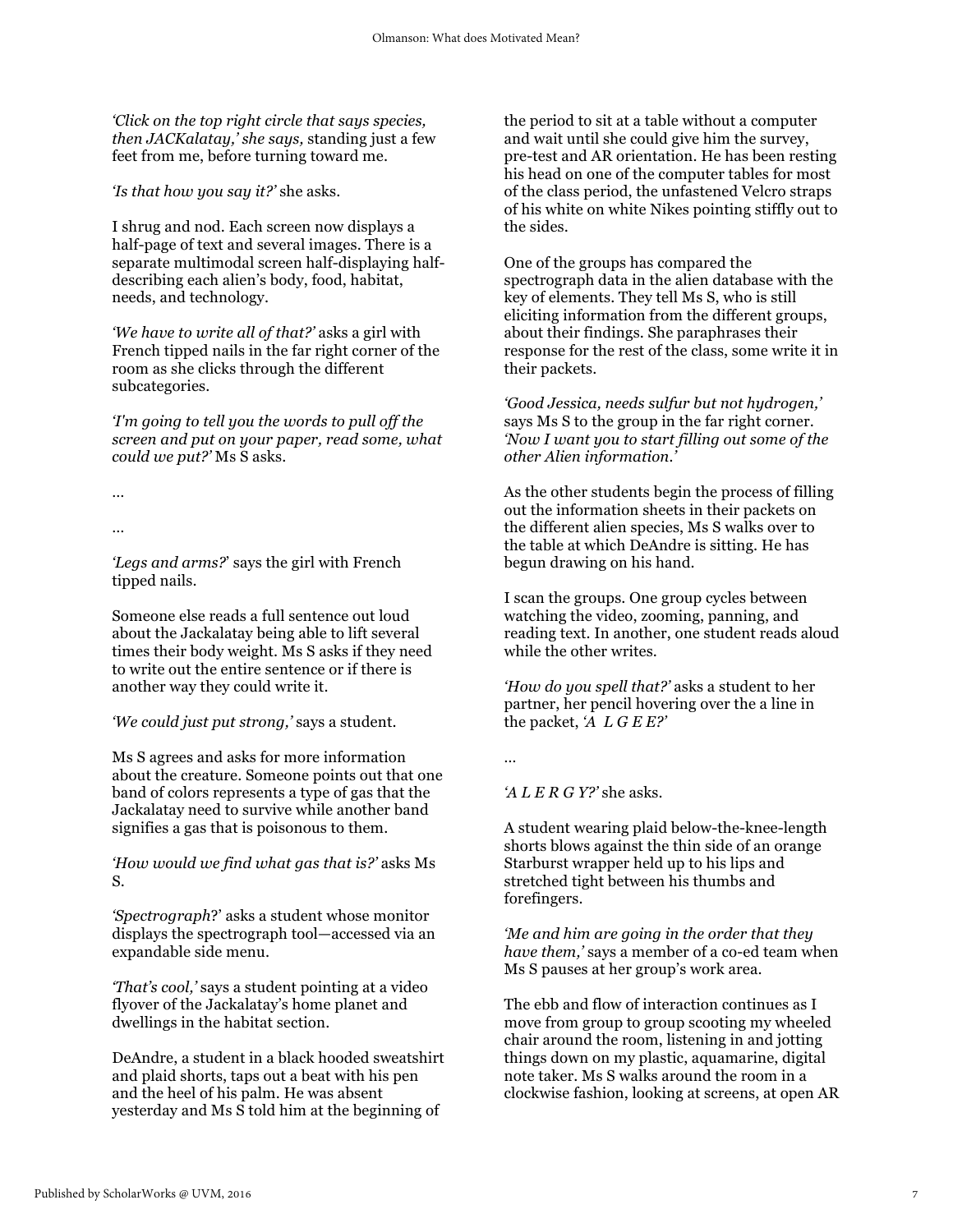packets, pausing now and then to make a comment or answer a question.

In the far right corner of the room a student with silver-dollar-sized hoop earrings returns from the bathroom to find herself without a chair, her partner reclines over two chairs—her back pressed against the cinderblock wall. The girl reclining looks up and, after a few moments of silence, slowly sits up and faces the computer her French tipped nails visible against the black plastic of the mouse she controls.

*'They look like crystals,'* she says using the mouse to circle the image with the cursor.

*'So their bodies are shaped,'* says the other picking up the pencil.

*'Put shaped,'* says the first as she uses the mouse to move on to another aspect of the alien species.

*'They need carbon and nitrogen'* says a boy, his wrist in a cast. He is part of the group of five boys—no longer playing with Starburst wrappers, they exchange information about the aliens in between comments about how weird the different alien species look.

After checking the packet of two girls with dark brown hair who have finished gathering information on their third alien species Ms S calls out above the din, '*I want you to finish your one thought and then close your booklet for me.'*

Ms S collects the packets from each group. They log off, except for one student who uses the arrow keys to send her avatar running from the alien computer room to the command station and back again in a single-entrant relay race, her screen flashing conspicuously.

A spotty chorus of sighs fill the room when Ms S announces that they'll have a substitute tomorrow while she attends a district event. No matter, despite her absence they are to keep filling in their packets with information about the six different alien species. She gives the call for them to line up and a slack and shifting ribbon of students assembles from just inside the door to the middle of the room. They talk amongst themselves, waiting for the tone to go off. One boy at the back of the line is trying to break his ballpoint pen open against the edge of an empty study table. The end-of-period tone sounds, and they are gone.

## **We prefer the Computer**

Before the beginning-of-period tone goes off, all 25 students in Ms S's next class have entered and taken their seats around the 'U' of computers. I take a seat at the empty study table in the middle of the room.

*'I'm going to give you a packet and it's going to look really scary but it is not a problem because we are going to do it for the next three weeks so don't worry about doing all of it at one time,'*  Ms S says.

Again I wonder if Ms S is concerned her students would not be able to understand the multiepisodic nature of the AR curriculum. I wonder how often they work on projects like this. I wonder if the packet—looking like a booklet of worksheets—has her telling each group not to panic.

*'Fill out the front page and stop,'* she says, pausing for them to write their names and team names on the front of their packets, *'I'm going to walk you through this booklet and then you can get started. Turn to the table of contents. You can see there's the page numbers, one hundred possible points,* [a place for] *checking your work, and putting your scores, kind of like a grade sheet.'*

Looking down at her own copy of the packet, she mentions that the 100 possible points given in this packet will be the last points given out for the year.

…

*'Page three actually sets up the mission, this might be the page you want to do first, but that's up to you,'* she says.

*'Page 4, and 5 is where you are going to take notes about the alien species,'* she says.

Ms S narrates as she and the class flip through their AR packets.

*'Before you launch a probe I recommend you do pages 7, 8 and 9*.'

*'Pages 10-18 is where you are going to write research about our solar system, the one we live in.'*

*'Page 19 is probe data.'*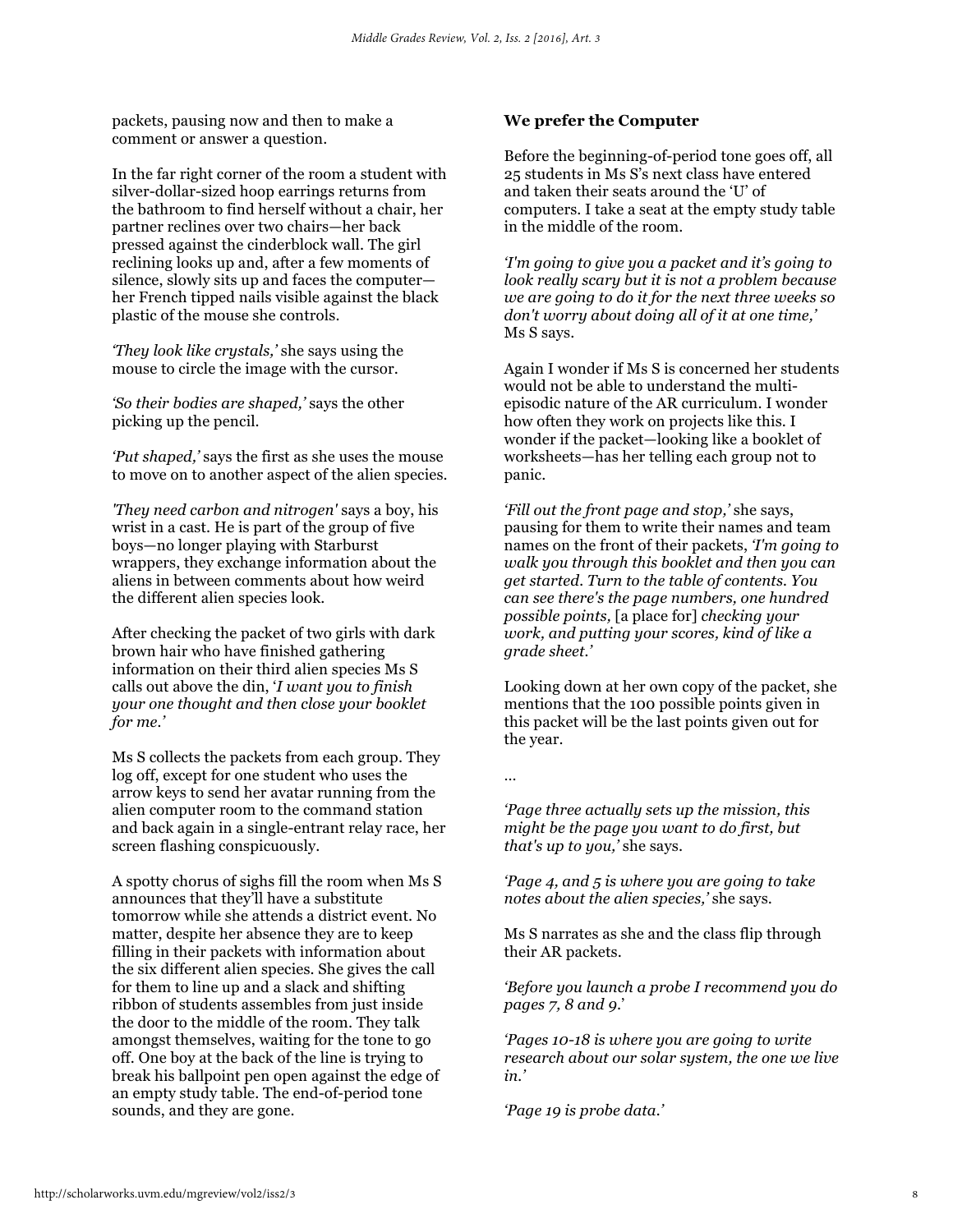*'We are not doing page 22,'* she says after which several students draw 'Xs' through the page.

*'Don't worry about the last 6 pages for a while,'*  she says looking up from the packet and scanning the room. *'What you are doing is selfpaced. So log on and you and your partner are off on your mission. Let me know if you have any questions.'*

Ms S introduces me to the class, mentioning that I am from Southerly University conducting research on the Alien Rescue program. With that, the students are *'off on their mission'*, some head straight to the alien computer, others to the solar system information. I turn my chair toward the students sitting directly behind me—tapping observations into my AlphaSmart. A student to my right glances back at me.

*'You go to SU?'* he asks.

*'Yep,'* I say.

He says that he guesses Southerly University is an okay school. He mentions that one of his relatives attends Southerly A&M before turning back toward his partner to help him probe the alien database for information they need to place the aliens within our solar system.

I move around the room before returning to this first group. The student who asked about SU twists his body toward me and says, 'E*ven though we have Ms S, who is one of the best teachers, we love Ms S, but we prefer to look at the computer. See how we are engaged, we don't like sitting in our desks. We prefer the computer. You can write that in your report.'*

I type his statement—surprised that he would make such a comment.

## **Sweetbread and Substitutes**

I spend the rest of day and the next morning with Ms M observing her students' use of Alien Rescue. Over lunch Ms M tells me that most of her science sections are made up of students who struggle academically. She adds that, in contrast, all but one of Ms S's sections are made up of pre-AP and A Honor Roll students.

I walk down the hall toward the computer lab to observe Ms S's afternoon sections. On my way, I take a side trip past the student cafeteria. I have

an extra muffin and want to see if the boy who stands against the wall outside the lunchroom would like it. Apparently, I think a boy who has refused to sit, much less eat in the school cafeteria for the past month, will accept a muffin wrapped in napkins from a stranger wearing a visitors badge.

He is there—leaning against the wall behind the serving area, his bangs mostly covering his eyes, wearing a black half-zip fleece pullover and jeans. I take the muffin out of my bag and extend it toward him. It has bits of baked apple and pebble-sized cinnamon crumbles poking through the white icing drizzled on its top.

*'Hi, I have an extra muffin today and wondered if you might want it?'* I say.

…

*'Really, I'm full. I'm not going to eat it,'* I say.

… …

I stuff the muffin back in my bag, use the restroom, and walk up the sloping hallway to the computer lab. As I approach, I see bodies dimly silhouetted by the Microsoft screensaver flashing on the computer monitors in the darkened lab. I poke my head in as more students enter. The end-of-lunch tone has already gone off and I hear several students wondering aloud if they should be in the lab without a teacher present. As the room continues filling I flag down an aide who is walking past. I ask her if she has seen Ms S's substitute. She shakes her head, turns on the lights, picks up the classroom telephone handset and dials. As it rings, she leans out into the hall to peer down the corridor, the telephone cord stretching.

At the opposite end of the corridor, walking at a measured pace in our direction, is a woman in her late 40s, her purse slung over her shoulder, in one hand she carries a plastic cup full of sugared donut holes and in the other, a book titled, '*Debt Cure\$*'. The aide hangs up the phone and surveys the students in the room until the substitute, Ms Z, makes it to the lab. Ms Z smiles at both of us as she enters the room, directing one of the students to hand out the AR packets and tells everyone to get started. I introduce myself and she says she has no problem with my presence in the room. I reach into my backpack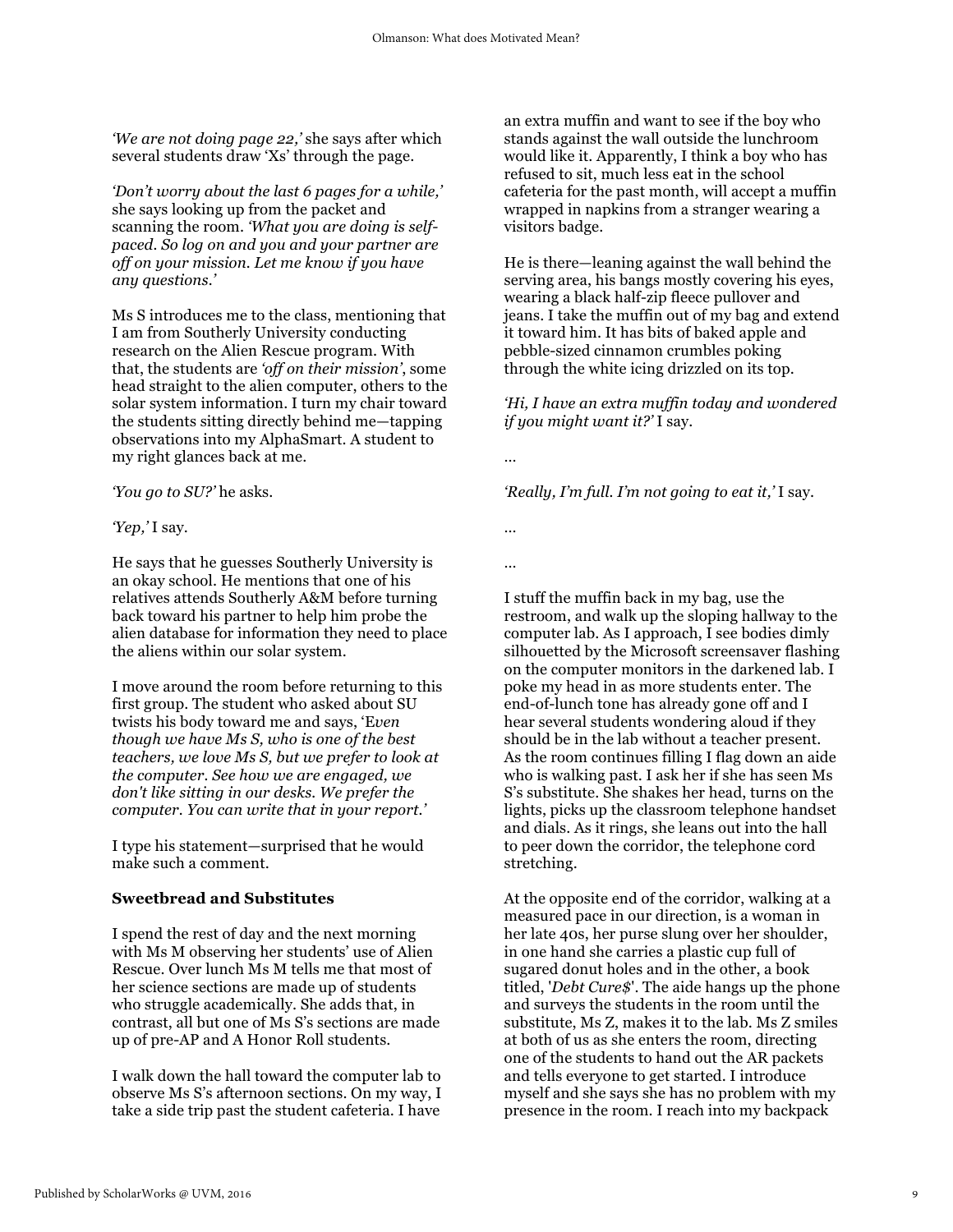and pull out my AlphaSmart 2000 from underneath the apple cinnamon muffin with the drizzled white icing. I sit in a blue moldedplastic chair with small metal wheels at the ends of each of its aluminum legs. Now 10 minutes into the period, 6 out of 9 teams have started the AR application.

Two students appear to be working on their AR packets individually. Ms Z asks one of them why he is not part of a group. The boy states that Ms S is punishing him for something he did previously and therefore was not permitted to work with a partner. Ms Z tells him to sit next to the other student working alone who, I only then recognize as the boy that, minutes before, wordlessly declined my muffin.

Each group is now working through their packet; some teams are using two computers instead of sharing. I use my legs to scoot my wheeled chair in sort of a Flintstones-esque manner to the far side of the room, lodging myself between two groups.

The two girls in the corner on my right I recognize from the day before. They are finishing up gathering information about their third alien species, taking notes, and deciphering the spectrographic data with the Spectrogram tool. The plastic keys on my AlphaSmart 2000 click conspicuously as I enter these observations about their actions into the device. The girls glance over at me and then at each other a few times in quick succession.

*'Does it make you uncomfortable that I'm sitting here?'* I ask.

*'No'* says the girl with bobbed hair, French tipped nails, and a peach colored tee-shirt.

*'I'm supposed to watch what you're doing and figure out if you're motivated or not,'* I say. They stare at me and then return their focus to their AR packet. I listen in.

*'I wonder how they get their food?'* asks the other girl in the group. She controls neither the arrow keys, nor the mouse, nor the AR packet. She is wearing a grey tank top, Daisy Duke-style jean shorts, and purple and black plaid shoes with bright pink 'Ws' on them with matching pink laces. They have just started reading about the fourth alien species, the Sylcari.

*'Oh so they have to have water,'* she says.

*'Have horns,'* says her partner who moves her right hand from the mouse to the pencil and packet, *'they have two fingers on each arm. They have four arms. What's 2 times 4?'*

...

…

*'Eight,'* says her partner.

I pivot my chair to face the other way and turn my attention to the five boys sitting to my left, while officially two separate groups, they have formed a partnership, scanning through the Alien information together—tapping the screen with their pens where they find information for their packet, passing it on to the other group. I think about how in terms of 21st Century skills this practice of distributed search across teams might be identified as evidence of collaboration and media literacies whereas in other settings such actions are discouraged in an effort to ensure that everyone engages the content equally.

*'What does motivated mean?'* asks the girl behind me in the grey tank top. I turn back toward her group.

*'It's like when your mom asks you to clean your room and there are like 800 other things you'd rather do. That's unmotivated,'* I say, *'motivated means that you want to do something, that you are excited to do it more than other things.'*

*…*

*…*

*'Are we motivated?'* asks her partner leaning toward me.

*'You would know more than I would,'* I say.

*Are you motivated to continue? More than other things you might do in Ms S's class?*

The girl with the French tipped nails looks at me and nods.

*'Ms Z ya acabamos,'* **says a student.** Ms Z we are done now.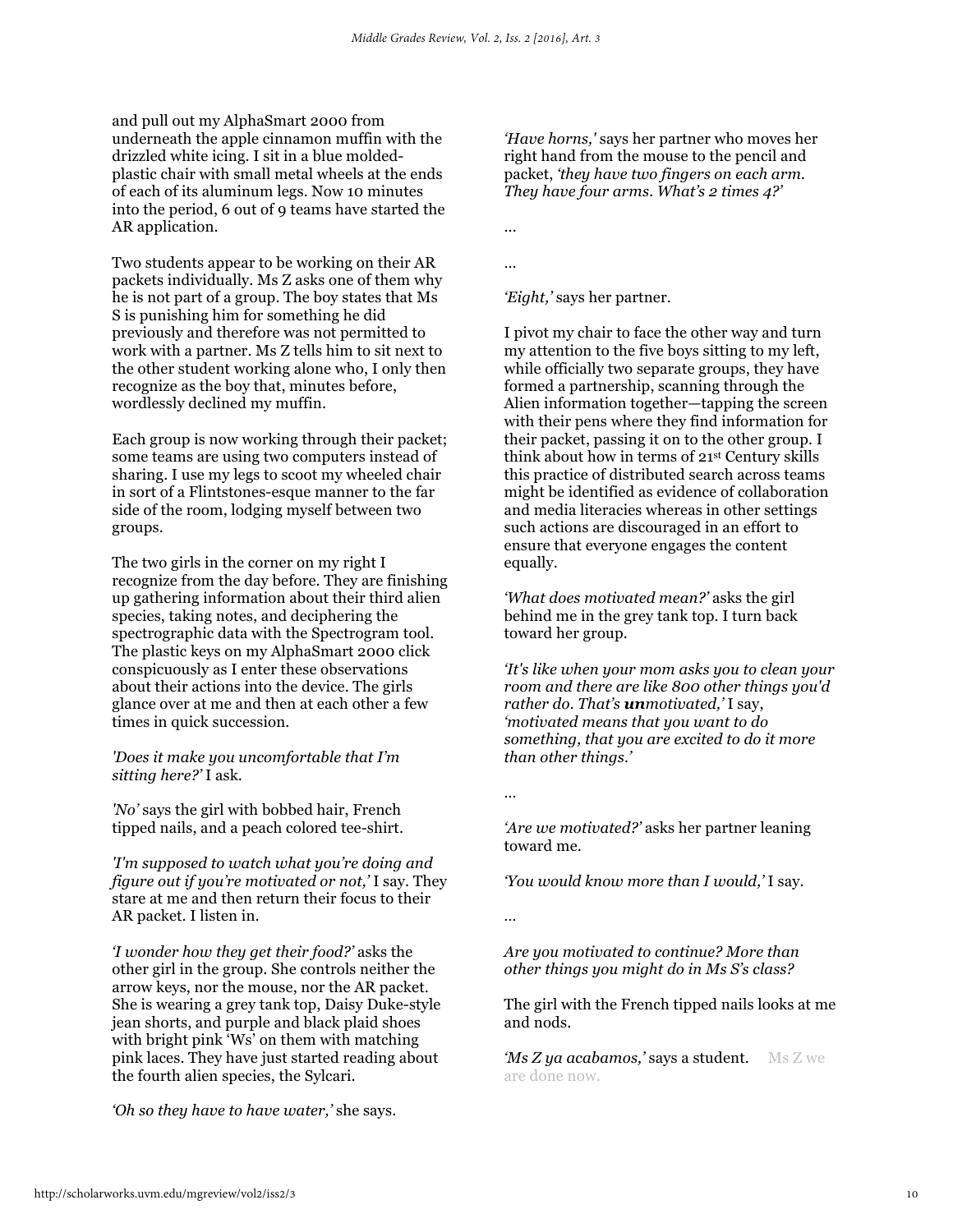*'Let me see,'* says Ms Z walking over to look at their AR packet.

*'Just keep working please,'* she says and turns to move toward another group.

They ask her if they can close out AR and use a computer program called Skeet.

*'No game. No game,'* she says walking away.

On the opposite side of the room two different groups of girls are gathering their data. In each group, one reads the information in the Alien Database dictating to the other member what to write.

*'Brent, your turn,'* says a boy working seemingly by himself, in the left corner of the room, Brent had been digging through a backpack laying on the circular table next to their computer. They swap, Brent taking the packet and assuming control of the mouse and keyboard, his partner looking around the room.

I glide past the boy from the lunchroom corridor. He is working on a matching exercise on page 6 of his packet. He scans the on-screen information about the Akona and the other alien species, filling in the blank spaces on the page.

*'No game,'* says Ms Z to the same group that asked earlier, *'maybe when your teacher is here but not with me.'* 

I scoot myself over to the group that was asking about playing games. Peering over their shoulders I see that they're also working on the page 6 matching exercise.

Ms Z laughs at something Brent has said and then comes over and says to me, *'you didn't want to hear that.'*

*'What did he say?'* I ask.

*'He says, are you from immigration?'*

*'La migra?'* I say incredulously.

Ms Z laughs again.

*'We're finished,*' says a boy wearing white-onwhite Nike high-tops, shorts and a black hooded sweatshirt.

*'No,'* says Ms Z walking over and flipping through the pages of their unfinished packet, *'you have to do this, and then this and after that this. Not tomorrow, today. And then this.'*

*'You write, you're faster.'* says the boy in the high-tops to his partner.

The group that asked to play Skeet earlier states again that they are done. Ms Z comes over and pages through their packet.

*'Okay'* she says.

Packet closed, they take turns moving their avatar from room to room as fast as possible. They back into the probe shop where a glitch in the application lets their avatar sink into the wall making it look like he is wearing a crown.

*'I've got a king, guys,'* he says to the next group.

Brent's group has also closed out of the Alien Rescue application. Now working together, he and his partner are scrolling through image after image of cars with open hatchbacks, giant subwoofers taking up most of the back seat and trunk areas—the results of a Google Image search for *'*subs in car*'*.

Across the room I notice that the girl in the corner with the bobbed hair and French tipped nails is raising her hand. I look over at Ms Z who is working with another group before scooting myself across the room to her.

*'What are we supposed to do here?'* she asks.

I explain how they are to gather data on different parts of the solar system so they can crossreference these with the needs of each of the six homeless Alien species.

Four boys to the left of us are now resetting the desktop wallpaper image to photos of low-rider cars and bicycles with chopper-style handlebars.

The girl with the bobbed hair and her partner in the grey tank top both raise their hands and tell Ms Z that they are done.

*'Can we close the thing now?'* one of them asks.

*'No, we are only doing this,'* says Ms Z before walking away. The two girls turn back toward me.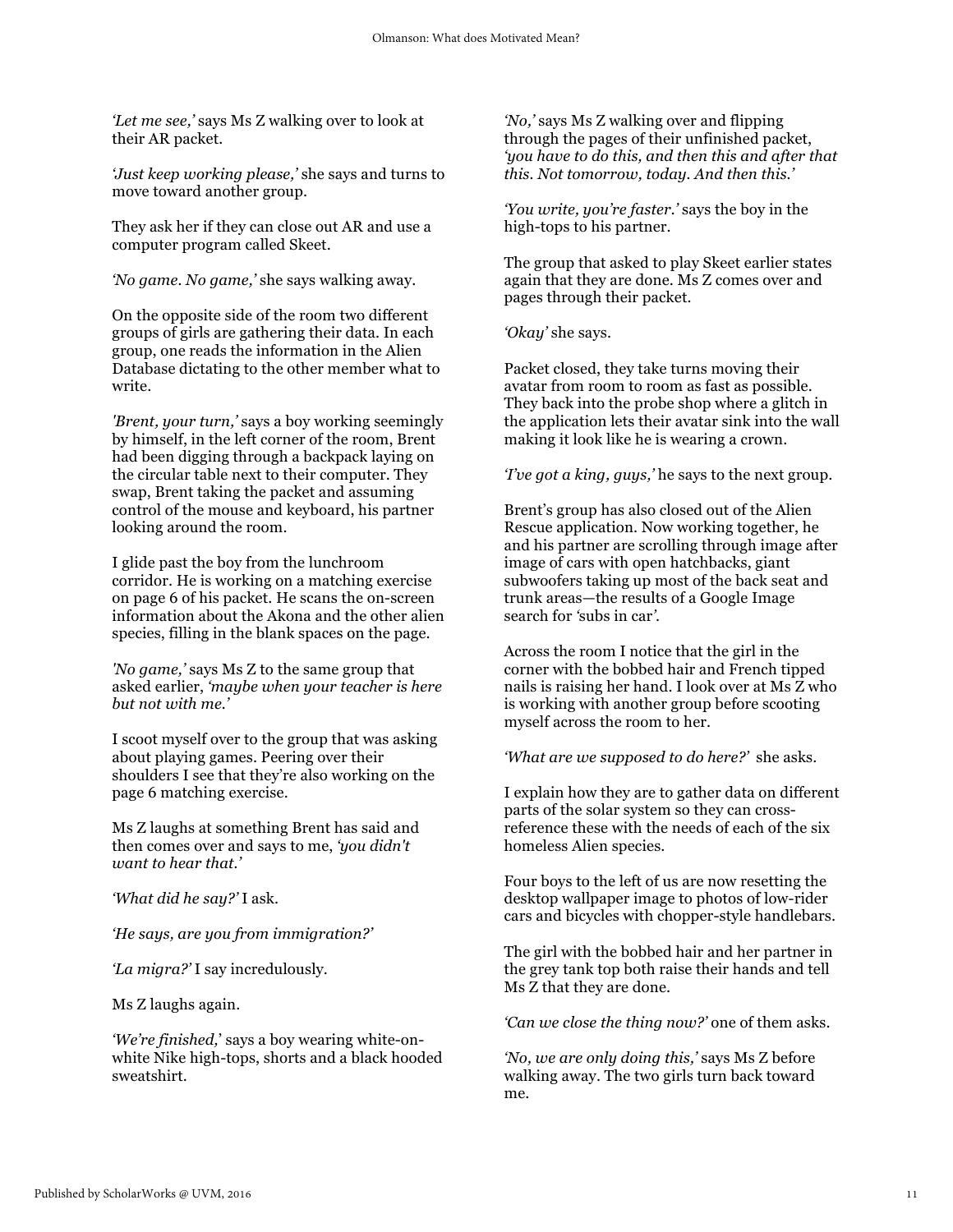*'Are there aliens in this thing?'* asks the girl with the French tipped nails.

I shrug.

*'Are aliens real?'* asks the girl in the grey tank top.

*'I always thought my cousin was an alien.'* I say.

…

They look at each other.

…

*'People have different ideas.'* I say, looking down.

The tone sounds, fourth period students trickle out after logging out and handing in their packets.

# **Is Io a Moon on Jupiter?**

The 25 students that make up Ms S's fifth period pre-AP class sit down, locate their AR packets, login, and get started without Ms Z's prompting.

A sneeze turns my attention to a student at the keyboard with long brown hair swept forward into his face. I scoot over to see that his group is creating a probe they have called *'King Leonidis.'* Students build and send probes to different parts of the solar system to gather information about the planets and moons to aid them in safely placing the alien species on planets and moons based on their needs and sensitivities.

*'Oh, for description put "to search for Alien life to find technology that can help save them,"*' says his partner.

In the field requiring a rationale for launching a probe the boy who sneezed writes: '*Search for tech that will save the aliens and see if aliens are even there.'*

On the other side of the room two boys in oversized tee-shirts have just received data from a probe named 'P o o p' and are letting everyone know about it.

*'Poop returned!'*

*'Let's see what Poop can tell us!'*

They send *P o o p* on to Mercury and then navigate their avatar from the probe launch room to the data analysis room, ready to receive the mission's results.

Probe building and launching breaks out among the groups, a boy with blonde hair and a pinkish, rounded face asks me how his group might earn money within the application so they can send more probes as they have spent their entire probe budget and can no longer build or launch new missions.

'*It's not that type of game*,' I say.

Why, I wonder, could not there be budgetary and other political elements embedded in the application? Why do science-related applications and curricula invite us to learn about science as a set of concepts disconnected from society?

The room is alive with talk about sending probes, talk about aliens, and speculation on the solar system. A general din of space-science inquiry punctuated by the occasional sneeze envelops the lab.

*'They could be basketball players, they're 6 feet tall!'*

*'Is Io a moon on Jupiter?'*

*'Ours blew up again, maybe it's because we used a battery.'*

*'Yeah because when you do they wear out ... but you can't recycle it again.'*

Group members point to text and spectrographs on their screens. They read, reread, disagree, laugh about and fight over who gets to write their findings in their packet, who gets to craft their rationale. They crash their avatars repeatedly into the space station walls, and break out into spontaneous probe count downs.

*'Go ahead, you launch it, 5, 4, 3, 2, ONE'*

# **Ranging and Reductive**

Given an understanding of the field and some effort, strong theory might be applied to these scenes and the research experiences analyzed and framed from any of a number of perspectives. The observed events might be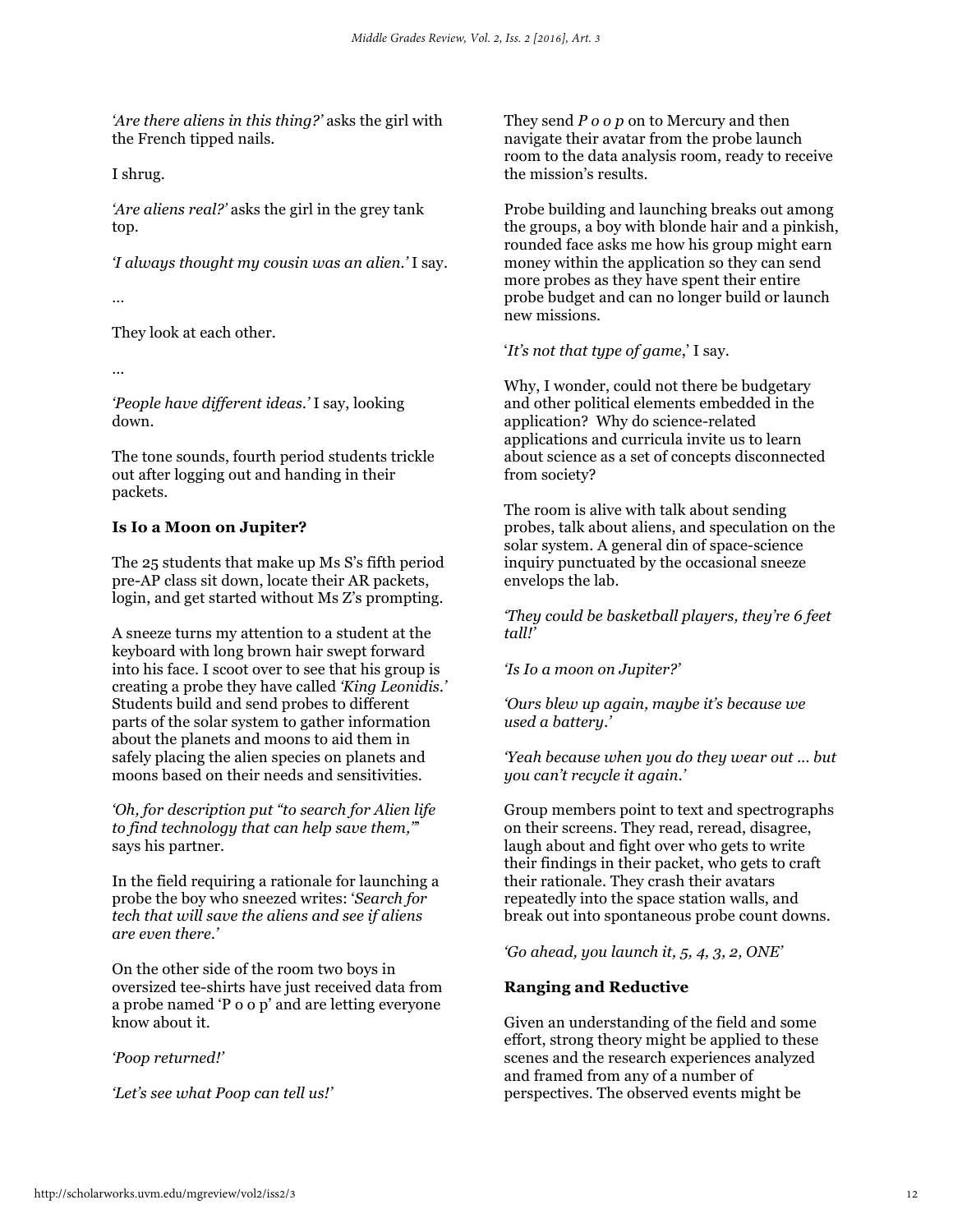understood and given meaning through the lens of:

- Tensions between inquiry learning and direct instruction in middle school science classrooms (Cobern et al., 2010; Hmelo-Silver, Duncan, & Chinn, 2007; Kirschner, Sweller, & Clark, 2006).
- Technological Pedagogical and Content Knowledge technology integration models (Graham, 2011; Linton, 2012; Mishra & Koehler, 2009).
- Vygotskian learning theory (Bomer, 2003; Hedegaard, 2005; Vygotsky, 1978).
- Learning goals vs performance goals (Elliott & Dweck, 1988; Schunk et al., 2014).
- Interactions between middle school classroom climate and motivation (Ryan & Patrick, 2001).
- Sociocultural theories of learning and motivation (Gee, 2004; McInerney, Walker, & Liem, 2011).
- Cultural, economic, and social capital (Szeman & Kaposy, 2010).

Any of these theories, applied to the experience, suggest different ways of understanding the described experiences. Each might offer relevant, useful, and sometimes provocative insights into what is going on. Yet choosing any of them leaves other avenues unconsidered suppressing a host of non-sanctioned, uncategorized, non-representational ways of understanding field experiences such as the ones above. Sedgwick (1997) encourages caution regarding *"the ranging and reductive force of strong theory"* as sometimes *"the result is that both writers and readers can damagingly misrecognize whether and where real conceptual work is getting done, and precisely what that work might be"* (p. 15).

# **A Different Key of Inquiry**

So what happens when motivation is positioned as less of a defended theoretical construct with predefined centers, and instead is reassembled as associations, lines of flight, and inhabitable forces (Deleuze & Guattari, 1983; Latour, 2008; Stewart, 2007)? What topographies of technology, motivation, space science, and young adolescents become legible (Magnifico, Olmanson, & Cope, 2013)? What becomes possible when we reterritorialize motivation as:

a place students—and student groups—visit now and then, as something he, she, they, we slip into and out of? What becomes possible when we reterritorialize students as something more nuanced than generalized developmental nodes to which motivational, instructional, and technological overlays can be applied?

# **Acceleration and Escape**

There is a shared, differentially-expressed and experienced desire to get through, to endure, to make it. Make it until the end of the period, the end of the day, the end of the packet, summer vacation, graduation, tenure, or retirement. There is a learned tolerance and shared solidarity associated with enduring so many moments of mismatch and incongruity, of being constantly caught in the tractor-beam of someone else's agenda.

People learn to scan (Stewart, 2005). Students scan the horizon for moments of acceleration. They engage in a game with the arrow keys, a Google image search, probe launch countdowns, aerial video of alien habitats, a favorite beat tapped out on an empty table. They follow sensation down the rabbit hole, they move sideways in the face of irresistible forces, they float high on the surface—standing silently outside the cafeteria or sitting across two chairs backs against the cool of a cinderblock wall staring ahead, breathing, waiting, somewhere else.

Teachers too, scanning, a search for a sandwich, a shared story about the new boy, a Universitycreated, curriculum-aligned, self-paced, packetdirected, problem-based space-science intervention lasting two-to-three weeks measured by outside investigators complete with pre-packaged answer key. A researcher, engaging in a game of boy versus muffin, scooting between student groups on a wheeled chair—a semi-autonomous probe of sorts floating on the surface—part observer, part participant, part performer. Waiting like a multimodal sensor, for the next noticed *something* to happen.

Societal interest in acceleration manifests in institutional narratives of efficiency, in increasing the pace of learning—propelling organizational searches for attitudinal cheatcodes and educational performance worm-holes. Administrators, policy makers, teachers, publishers, and technology designers converge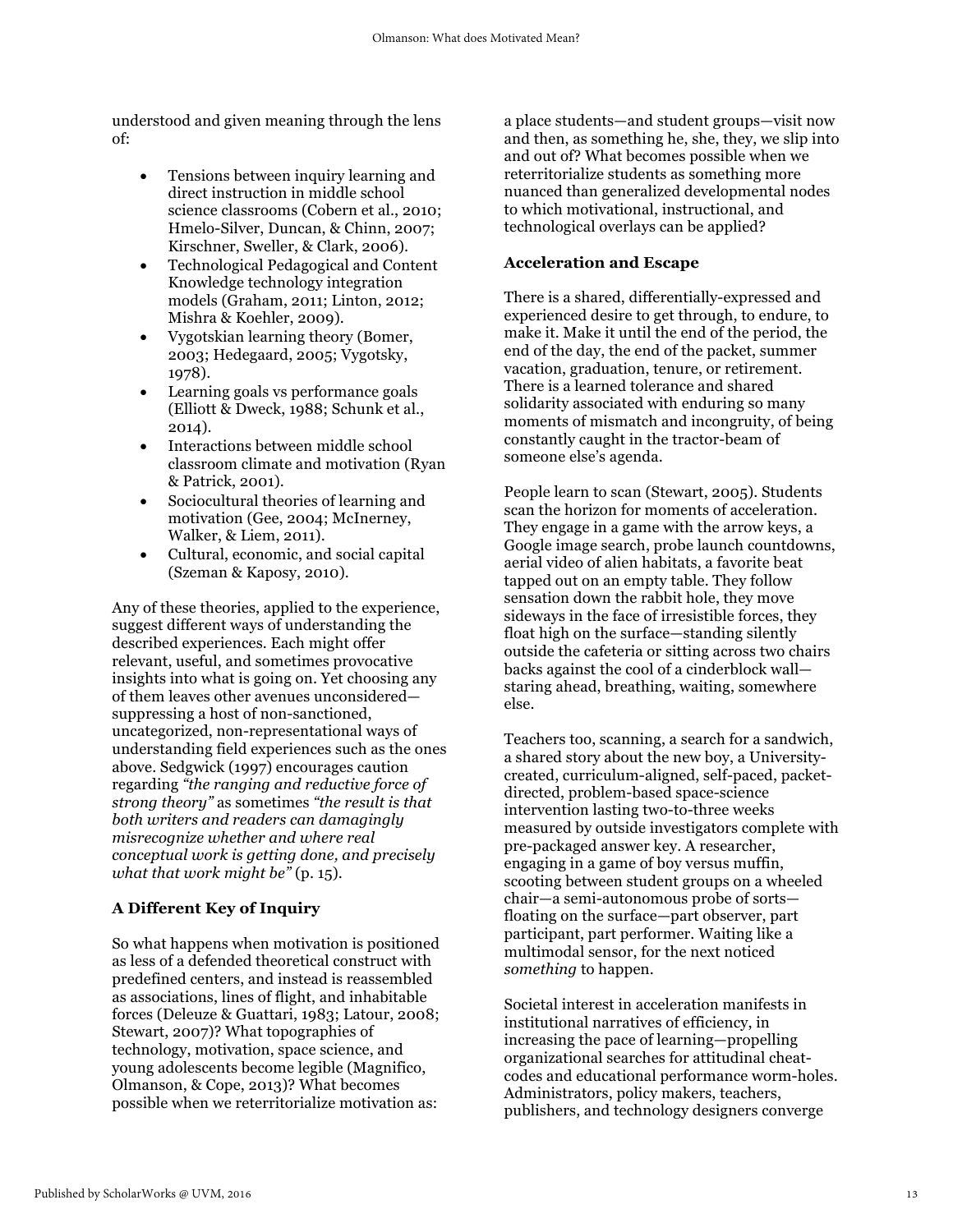in the creation of an educational ecology of different elements, textures, ideologies, and intensities. Each ingredient from the first-person shooter perspective to the simulated newscast to the array of embedded cognitive tools is thought to work on some level, whether to get a student's attention, increase their interest, or get them hooked on a particular domain-related practice. Student monitoring, teacher enthusiasm, researcher presence, shared purpose, peer pressure, 3D environments, the use of fantasy, setting one's own pace, homogeneous grouping, problem-based learning, step-by-step packets, extra help, incentives, multimodality, narrative, instant feedback, and the final 100 points of the year all circulating within the classroom—all tilting toward turning science into a recurring itch students will want to scratch.

#### **Motivation as a Legibility**

A system of education based on students making measurable gains in sequenced, pre-defined, state-mandated knowledge and skills creates the likelihood that some students may not find the experience of school to be especially relevant or connected to their interests and peer culture (Gee, 2004; Olmanson & Falls, 2016; Pinar, 2012). It is doubtful that the girl with the French tipped nails, or the boy in the white on white sneakers, or the two students fighting for control of the arrow keys expected the Alien Rescue curriculum to meet them where they were, to stoop, or rise to the level of their life world. Instead, I saw them interacting with packets more than the problem at the heart of the application, saw them using its pages to mark time, to take turns, to pick their spots and comply with institutional maxims.

Thus, designing ways of increasing engagement with curricula—centered on what some students consider to be other people's knowledge, skills, and culture—becomes its own subfield. Multimodal, technology-supported, game-based experiences such as the Alien Rescue curriculum constitute a well thought out, theoreticallysound approach. Yet attempting to understand who is motivated, when, to what extent, and why, is a knowledge project rhetorically rooted in curricula, pedagogy, and developmentalism that is awash in dynamic competing spheres of agency (Greenstein, 2016) and ordinary, everyday effects that make up much of the context of middle school settings like DMS.

Some students worked together, some took turns, some worked alone, and some formed 21st century intergroup information-sharing collectives. Across teachers and students, talk of progress was most often discursively equated with finishing the packet. In this, most seemed, somewhat motived. And yet there were moments wherein the experience of engaging with Alien Rescue appeared to meet students where they were, moments of blast-off, moments where individuals, or groups, or most of the room took on a din of inquiry-related engagement. Moments at varied grainsizes that grew into something more than finishing or getting through, moments wherein aliens and academia, inquiry and young adolescents got caught up together. Such moments might be interpreted as having motivational potential—unplottable on a Likert scale but legible in a more complex way a sort of internal and relational social flocking behavior (Belz, Pyritz, & Boos, 2013) influenced by myriad moment-to-moment shifts in physical position, peer dialogue, and perceptions about how this moment measures up as well as the socially safest places to be within it. The elements that form part of these moments might move away from each other on their own or at the sound of the bell, or some of them might get bunched together—leaving a residue of possibility, a leaning toward a shifted opinion or new wrinkle of proclivity.

#### **New Ethnography and Weak Theory**

New Ethnographic Writing affords a way of considering complex interactions in these settings not possible via the usual methodologies (Stewart, 2008; Thrift, 2008). Resultant texts suggest the productive capacity of lived events where things pile on, spread out, or meander into the next (Deleuze & Guattari, 1983; St. Pierre, 2013). Instead of needing the writing to map linearly from a gotcha-moment to an actionable finding, it can re-present a tangle of experiences and perform a waxy buildup. In this way New Ethnographic Writing and weak theory do less meaning making of the sort a reader of academic literature might expect while making a space or moment more legible than one might hope possible. The usefulness of this approach comes not from its capacity to tell teachers, designers, or researchers what to do differently tomorrow morning with the middle school student population or with technology, but rather from its potential to reorient us to tomorrow morning so that we might meet the technologies, theories, affects, and young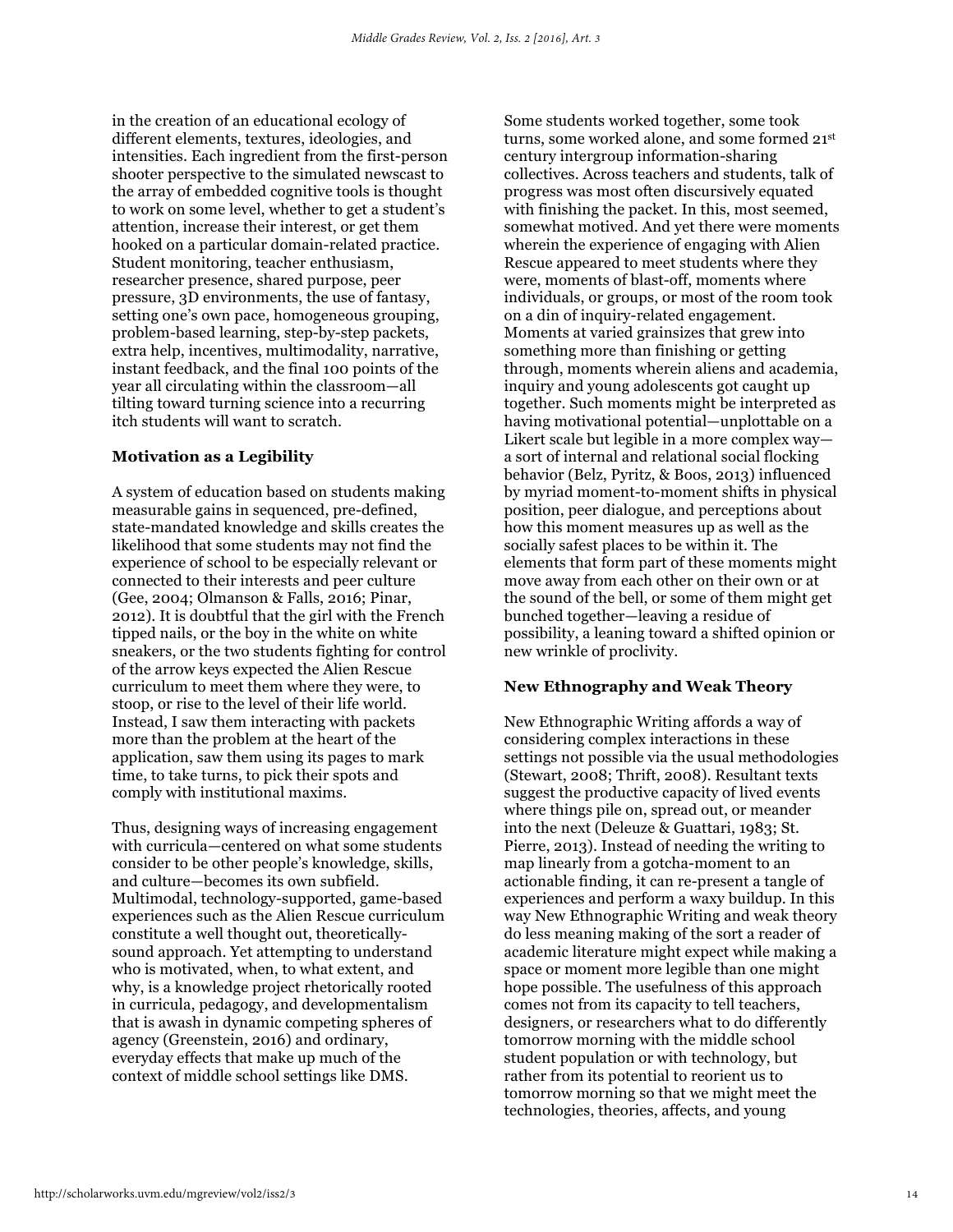adolescents in relation to each other and ourselves (Latour, 2008; Roy, 2003).

Asking where weak theory might take us is like asking where the moments described above might take the boys who created, launched, and analyzed P o o p, or like asking where it might take Ms S, Ms Z, or myself. Using weak theory within New Ethnographic Writing is not about constructing and defending a prediction but rather an exercise in riding between and among local extrema, not in a search for a solution, but in an effort to notice, consider, and weakly theorize about as many possible pathways within and between moments that are normally colonized from the beginning. In this way we just might gain a different sense of things that are going on within *known*, well researched spaces that elude our usual research methods and theoretical frameworks. It is a way to remind ourselves as researchers that what is often referred to as obvious, inconsequential, or contextual noise includes myriad potentials for different types of knowledge work that do not necessarily culminate with a new strong theory about why something is the way it is and what we should do about it.

This type of inquiry and analysis then does not move backwards along a logical, arborescent spine from bud to branch and trunk to taproot, but rather forms a combinatorial journey of possibility from shoot to stem, from stem to rhizomatous tuber and back again along the same network of paths yet on different trajectories and at different velocities and viscosities. Garver (2008) uses Faust for some perspective, "*Gray, my dear friend, are all theories, And green the golden tree of life*" (p. 64). By resisting strong (Tomkins, 1965), colonizing or paranoid (Stewart, 2008) theories, New Ethnographic Writing, coupled with weak theory, seeks to let some of the greenery we are capable of noticing but cannot collect categorize and correlate using traditional methods bleed into our knowledge projects and onto the pages of our re-presentations of experience with motivation, with technology, and with middle schoolers.

In this study, that means a greater sense of the complexities of youth and school. It means altering how we think about constructs like motivation, learning, young adolescents, technology, and research in naturalistic settings. New Ethnographic Writing and weak theory offer the field an approach to knowledge work

capable of both re-assembling the interactions that take place in schools and critiquing the prevalent theoretical constructs, research methods and epistemologies that guide our scholarship. Critiquing, not with an eye toward supplanting but rather with the aim of offering new ways of thinking about a moment in the hallway, a three-week space science curriculum, a missing tuna fish sandwich, what motivated means, middle school experiences, and what, if anything, we can do about it/them.

## **Was I Supposed to Laugh There?**

Scholarly research is rarely written up in ways that critique via something other than categories and correlations (Stewart, 1996). While the study of effect, especially humor, for instructional purposes dates back more than 40 years (Banas, Dunbar, Rodriguez, & Liu, 2011), its use in educational research (Gervais & Wilson, 2005) is less common (Teslow, 1995). Understanding what effectively charged moments of interimplication make possible within a field that tends to couple professionalism and participant respect with affective restraint and seriousness is unexplored territory (Pollock, 2006).

In writing the above experiences, moments mired within a complex often conflicted educational culture (Goldstein, 2008), I let the effect of these co-constructed moments remain. The exchange wherein the girl with the French tipped nails asks me what motivated means and then follows up by asking me if she and her partner are motivated is charged with effect. While some may interpret including this exchange as an invitation to laugh at a participant's expense—the humor I find in the exchange relates to the way her statements about motivation to engage with the Alien Rescue curriculum critique the larger projects of motivation research and instructional technology design. The next layer of humor I find in the exchange comes from the somewhat ludicrous position I found myself in as the researcher in trying to make such determinations ethnographically.

Despite the critique mostly being leveled at technologies, institutions, and knowledge projects, it took several drafts to position and implicate myself alongside my participants (Pollock, 2006). I did this—not because I needed to re-invent or distort my role—but in part to ensure my positionality was not overly heroic or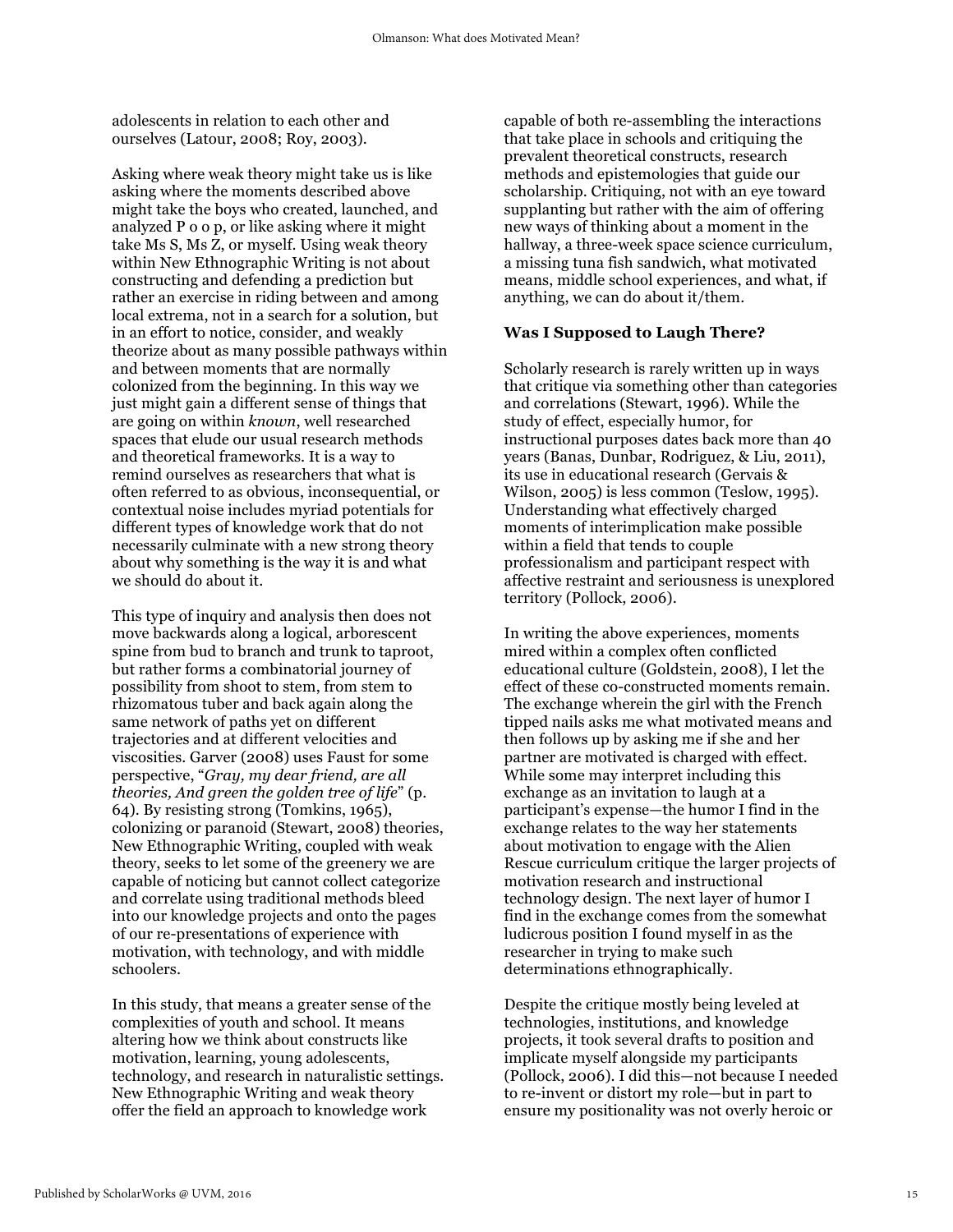safely crafted but similarly nuanced and human. In doing so I ended up troubling socially constructed notions of maturity and adult development—and by inference, socially constructed notions of adolescence (Thrift, 2008; Vagle, 2012). Yet writing in ways that transgressed research norms left me feeling personally and professionally vulnerable (Wright, 1977). As I was writing I worried about the consequences of positioning myself outside academia's monolithic narrative of researchers as logical and composed scholars (Scott, Hinton-Smith, Härmä, & Broome, 2012) who put the best construction on everything they and their participants do or say.

# **A Place for Wayfaring in a World of Linearity**

The accepted assumptions about motivation, the development of middle schoolers, and technology are often framed as progressing in linear fashion from one node to the next (Ingold, 2007). Motivation positioned as malleable student behaviors and attitudes moving from resistance to determined engagement to mastery or from experience to practices to identity formation (Elliott & Dweck, 1988; Gee, 2009; Magnifico et al., 2013). Middle schoolers characterized as embodied psyches awash in hormonal, physiological, and neurological changes are expected to arrive at a White, middle class, male, heterosexual version of adult-like maturity (Caskey & Anfara, 2007; Vagle, 2012). Technology applications designed to be multi-modal interactive informationinjecting devices engineered to overcome obstacles to learning and ensure mastery in sequenced concepts before leveling students up (Cuban, 2003; Rajan, Raju, & Gill, 2014). These ways of understanding motivation, middle schoolers, and learning technologies seem largely disconnected from the tangled moments at DMS. Disrupting these oversimplified institutional and societal constructs can be useful in reminding ourselves of the weakly theoretical knowledge work yet to be done in learning environments with young adolescents. Strong theories of motivation, adolescent development, and technology are useful in that they line up structurally with modernity's will to homogeneity, predictability, and sequencing. However, they come up short in terms of a capacity to describe or make legible moments wherein the girl with the French tipped nails, the boy in the white-on-white Nikes, 20 of their peers, Ms Z, Alien Rescue, computers, packets,

desks, wheeled chairs, me, and a rejected muffin come together.

Inquiry that draws on weak theory and new ethnographic writing circulates as an alternative to the will in the social sciences to characterize along several vectors and then move on. In this piece, I have worked to consider people, curricula, effect, and technologies in heterogeneous relation to each other within a churning, gurgling, multidimensional present (Latour, 2008; Roy, 2003; Stewart, 2007; Vagle, 2012).

## **Coda**

Human interaction is messy. Part of the role of research methodology has been to table some of this complexity in order to gain insight and make claims. The fields of motivation, instructional technology, and middle school research have all made influential contributions to the project of schooling by focusing on particular slices or approaches to gathering, analyzing, and interpreting interactions. Most theoretical frameworks characterize interactions within places like middle school science classrooms in specific ways in part by using analytical methods that focus mainly on particular types of data, research questions, and analyses. Metaphorically it is like having a picnic on a windy day. Weighting down the blanket creates a sense of stability by keeping the wind from interfering with the experience. In the social sciences, and in education especially, the windy messiness often gets ignored. New Ethnographic Writing and weak theory are ways of remembering that human interaction is made up of mostly wind, of bunches of elements that hang together until they do not. With this understanding comes the sense that we cannot systematically capture, categorize, explain, know and thereby control everything (Vannini, 2015).

As stated in the opening sections, this type of inquiry offers descriptions and meaning making that allow the reader to have insights that are not immediately collapsed into particular theories. Consumers of traditional academic writing may find the experience of reading this piece to be professionally entertaining. They might chalk their satisfaction up to the selection of quirky moments. Yet, in the vocabulary of statistical measurement, I suggest these are not outliers in a sea of ordinary moments but rather that moments typically coded and classified as ordinary are in fact overflowing with possibility.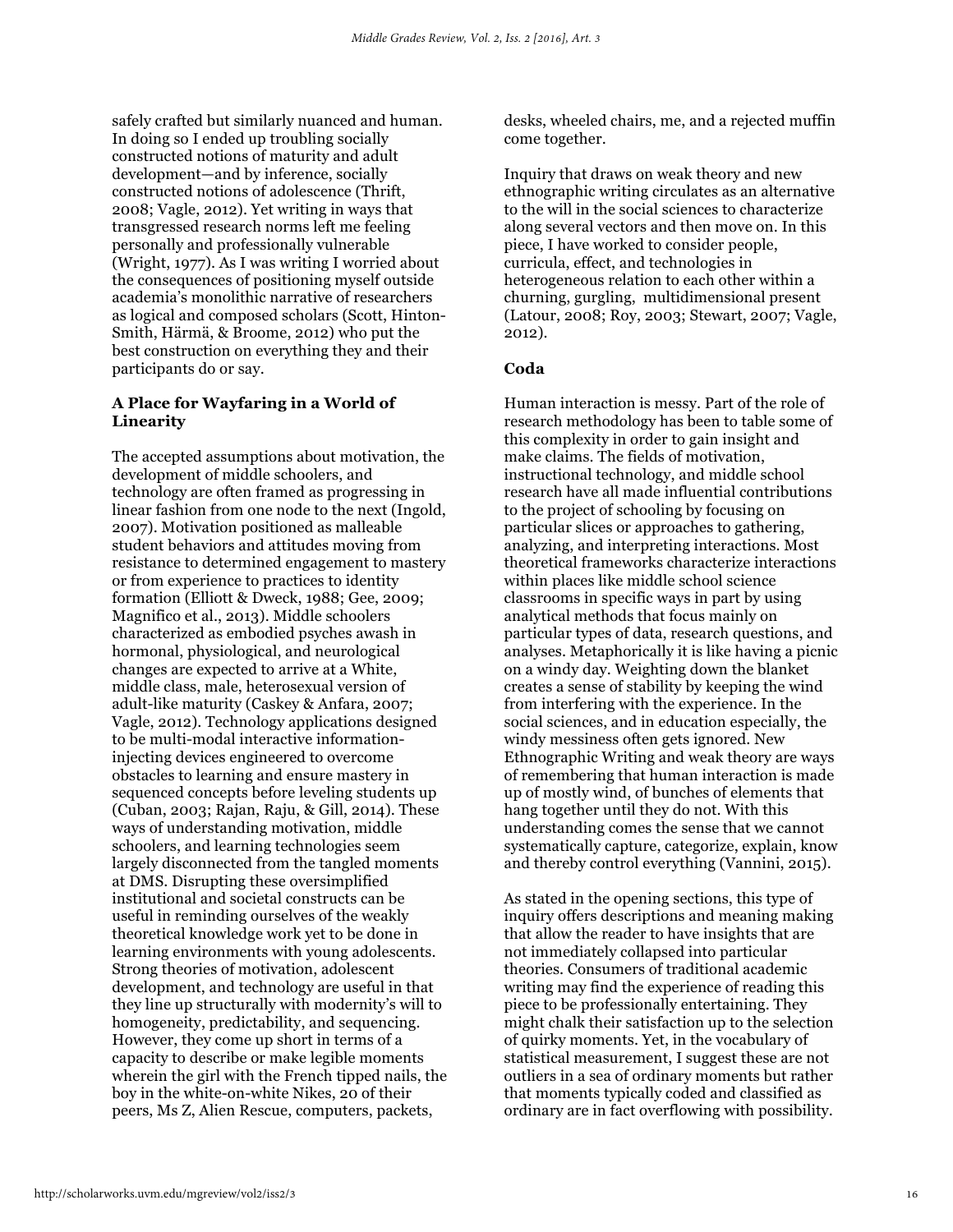I chose these moments for inclusion. Yet I could not tell you exactly how I chose them over the other similarly problematic, quirky, and beautiful moments that made up the original 80 page manuscript—except to say that I read and reread them. Read and reread in juxtaposition with the other moments, read and reread in light of the conversations taking place in the fields of motivation, instructional technology, and middle school research, and read and reread against the constraints of academic publishing.

The moments and theorizing I have written up present a performative critique of the limitations of strong theory within an educational research climate that offers few alternative pathways toward understanding human interaction. New Ethnographic Writing and weak theory afford neither a final image nor a set of bullet points. Instead, this approach offers tangles of lingering legibilities about a complicated messy, windy, gurgling, churning, multidimensional present. In this piece, legibilities of wayfaring, escape, acceleration, and affect complicate how we think about the use of immersive learning technologies in school settings, about the experience of young adolescence, and about what *motivated* means potentially shifting how we as researchers, educators, and designers think, feel, and go about the work we do.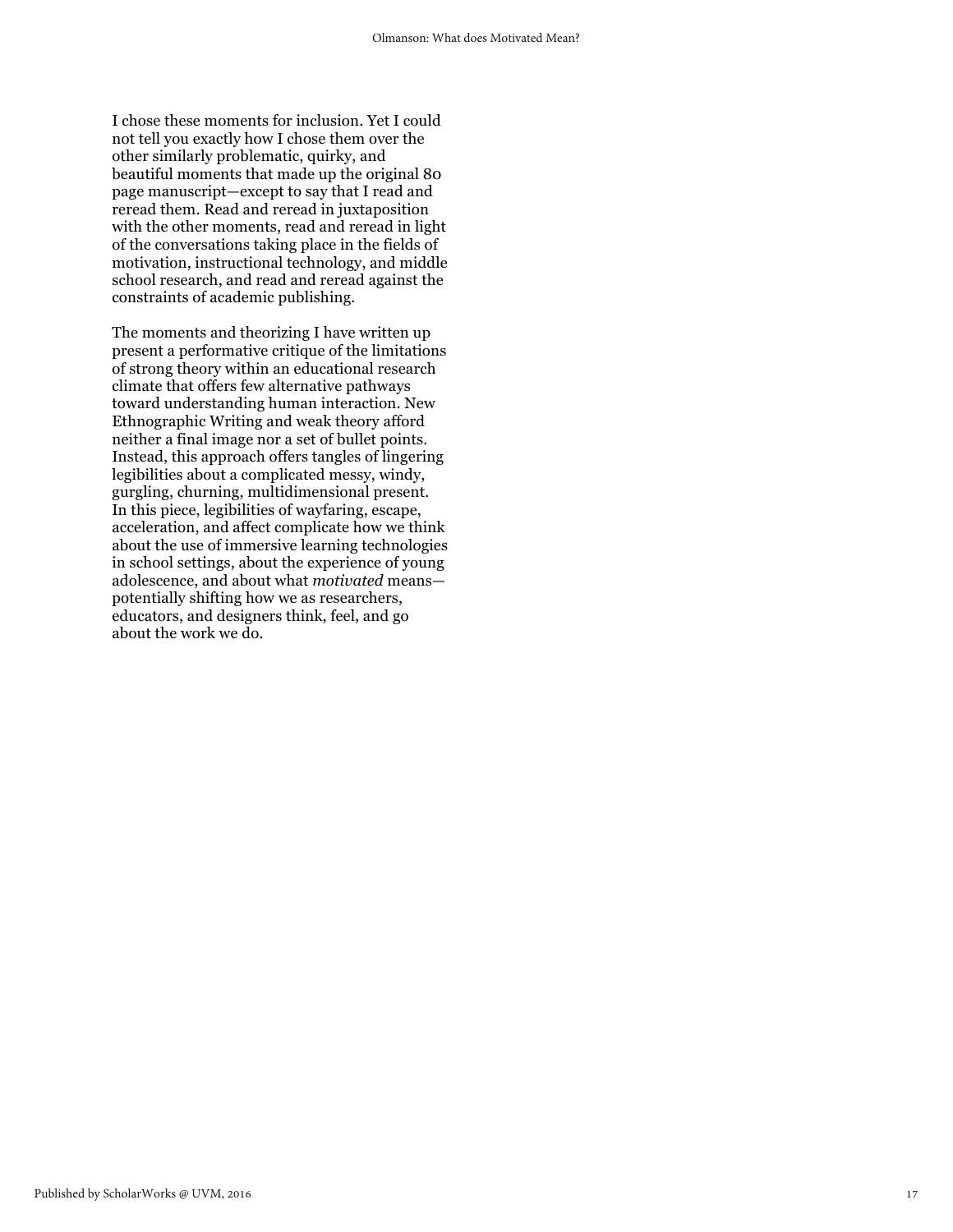#### **References:**

- Adams, D. (1997). *The hitchhiker's guide to the galaxy*. New York, NY: Ballantine Books.
- Ames, C. (1990). Motivation: What teachers need to know. *Teachers College Record*, *91*, 409–421.
- Anfara, V. A., & Mertz, N. T. (2015). *Theoretical frameworks in qualitative research*. Thousand Oaks, CA: SAGE Publications.
- Azer, S. (2008). *Navigating problem based learning*. Cambridge, MA: Elsevier Health Sciences.
- Banas, J. A., Dunbar, N., Rodriguez, D., & Liu, S.-J. (2011). A review of humor in educational settings: Four decades of research. *Communication Education*, *60*(1), 115–144.
- Belz, M., Pyritz, L. W., & Boos, M. (2013). Spontaneous flocking in human groups. *Behavioural Processes*, *92*, 6–14. http://doi.org/10.1016/j.beproc.2012.09 .004
- Bolles, R. C. (2014). *Hedonics of taste*. New York, NY: Psychology Press.
- Bomer, R. (2003). Things that make kids smart: A Vygotskian perspective on concrete tool use in primary literacy classrooms. *Journal of Early Childhood Literacy*, *3*(3), 223–247. http://doi.org/Article
- Brinegar, K. (2015). A content analysis of four peer-reviewed middle grades publications: Are we really paying attention to every young adolescent? *Middle Grades Review*, *1*(1). Retrieved from http://scholarworks.uvm.edu/mgreview  $/vol1/iss1/4$
- Brophy, J. (2004). *Motivating students to learn*. New York, NY: Taylor & Francis.
- Burns, M. (2008). Motivation. In S. F. Davis (Ed.), *Handbook of Research Methods in Experimental Psychology* (pp. 389– 412). Blackwell Publishing Ltd. Retrieved from http://onlinelibrary.wiley.com.proxy2.li

brary.illinois.edu/doi/10.1002/9780470 756973.ch18/summary

- Caskey, M. M., & Vincent A. Anfara, J. (2007). Research summary: Young adolescents' developmental characteristics. *National Middle School Association*. Retrieved from https://works.bepress.com/micki\_caske y/10/
- Cokley, K. O. (2003). What Do We Know about the Motivation of African American Students? Challenging the antiintellectual myth. *Harvard Educational Review*, *73*(4), 524–58.
- Cobern, W. W., Schuster, D., Adams, B., Applegate, B., Skjold, B., Undreiu, A., … Gobert, J. D. (2010). Experimental comparison of inquiry and direct instruction in science. *Research in Science & Technological Education*, *28*(1), 81–96. http://doi.org/10.1080/0263514090351 3599
- Cuban, L. (2003). *Oversold and underused: Computers in the classroom*. Cambridge, MA: Harvard University Press.
- Curwin, R. L. (2010). *Meeting students where they live: Motivation in urban schools*. ASCD.
- Deleuze, G., & Guattari, F. (1983). *Anti-Oedipus: Capitalism and schizophrenia*. Minneapolis, MN: University of Minnesota Press.
- Elliott, E. S., & Dweck, C. S. (1988). Goals: An approach to motivation and achievement. *Journal of Personality and Social Psychology*, *54*(1), 5–12. http://doi.org/10.1037/0022- 3514.54.1.5
- Emerson, R. M. (1995). *Writing ethnographic fieldnotes*. Chicago, IL: University of Chicago Press.
- Foley, D. E. (1995). *The Heartland chronicles*. Philadelphia, PA: University of Pennsylvania Press.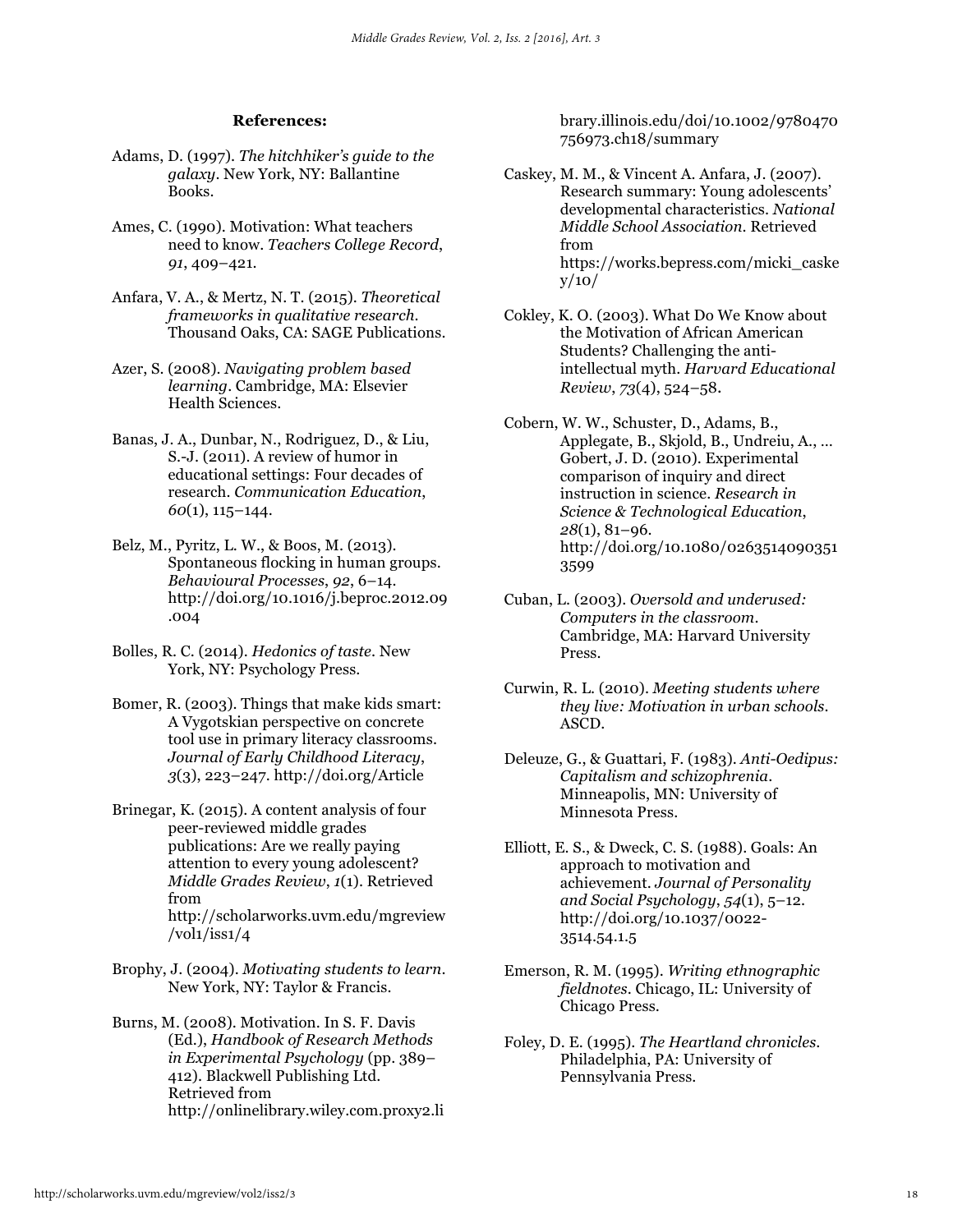- Gagné, R. M., Wager, W. W., Golas, K. C., & Keller, J. M. (2005). *Principles of instructional design* (5th ed.). Belmont, CA: Wadsworth.
- Garver, N. (2008). What theory is. *Journal of Folklore Research*, *45*(1), 63–70.
- Gee, J. P. (2004). *Situated language and learning: A critique of traditional schooling*. New York, NY: Routledge.
- Gee, J. P. (2009). *Language and discourses: Meaning is in the game*. Retrieved from http://jamespaulgee.com/admin/Image s/pdfs/Meaning%20Is%20In%20the%2 0Game.pdf
- Gervais, M., & Wilson, D. S. (2005). The evolution and functions of laughter and humor: A synthetic approach. *Quarterly Review of Biology*, *80*(4), 395–430.
- Goldstein, L. S. (2008). Teaching the standards is developmentally appropriate practice: Strategies for incorporating the sociopolitical dimension of DAP in early childhood teaching. *Early Childhood Education Journal*, *36*(3), 253–260. http://doi.org/10.1007/s10643-008- 0268-x
- Goodall, H. L. (2000). *Writing the new ethnography*. Walnut Creek, CA: AltaMira Press.
- Graham, C. R. (2011). Theoretical considerations for understanding technological pedagogical content knowledge (TPACK). *Computers & Education*, *57*(3), 1953–1960. http://doi.org/10.1016/j.compedu.2011. 04.010
- Greenstein, S. (2016). Interfering spheres of agency. Retrieved from http://stevengreenstein.tumblr.com/po st/137591181934/interfering-spheres-ofagency
- Hastrup, K. (1990). The ethnographic present: A teinvention. *Cultural Anthropology*, *5*(1), 45–61. http://doi.org/10.1525/can.1990.5.1.02a 00030
- Hedegaard, M. (2005). The zone of proximal development as basis for instruction. In H. Daniels (Ed.), *An introduction to Vygotsky* (pp. 227–252). New York, NY: Routledge.
- Hmelo-Silver, C. E., Duncan, R. C., & Chinn, C. (2007). Scaffolding and achievement in problem-based and inquiry learning: A response to Kirschner, Sweller, and Clark. *Educational Psychologist*, *42*(2), 99–107. http://doi.org/10.1080/0046152070126 3368
- Ingold, T. (2007). *Lines: A brief history*. London, UK: Routledge.
- Keller, J. M. (2009). *Motivational design for learning and performance: The ARCS model approach*. New York, NY: Springer.
- Kirschner, P. A., Sweller, J., & Clark, R. E. (2006). Why minimal guidance during instruction does not work: An analysis of the failure of constructivist, discovery, problem-based, experiential, and inquiry-based teaching. *Educational Psychologist*, *41*(2), 75–86. http://doi.org/10.1207/s15326985ep41 02\_1
- Klassen, R. M., & Krawchuk, L. L. (2009). Collective motivation beliefs of early adolescents working in small groups. *Journal of School Psychology*, *47*(2), 101–120. http://doi.org/10.1016/j.jsp.2008.11.00 2
- Lather, P. A. (2007). *Getting lost: Feminist efforts toward a double(d) science*. Albany, NY: State University of New York Press.
- Latour, B. (2008). *Reassembling the social: An introduction to actor-network-theory*. London, UK: Oxford University Press.
- Linton, J. N. (2012). TPACK as a framework for collaborative Inquiry in the learning commons. *Teacher Librarian*, *39*(6), 25–29.
- Liu, M., Horton, L., Olmanson, J., & Toprac, P. (2011). A study of learning and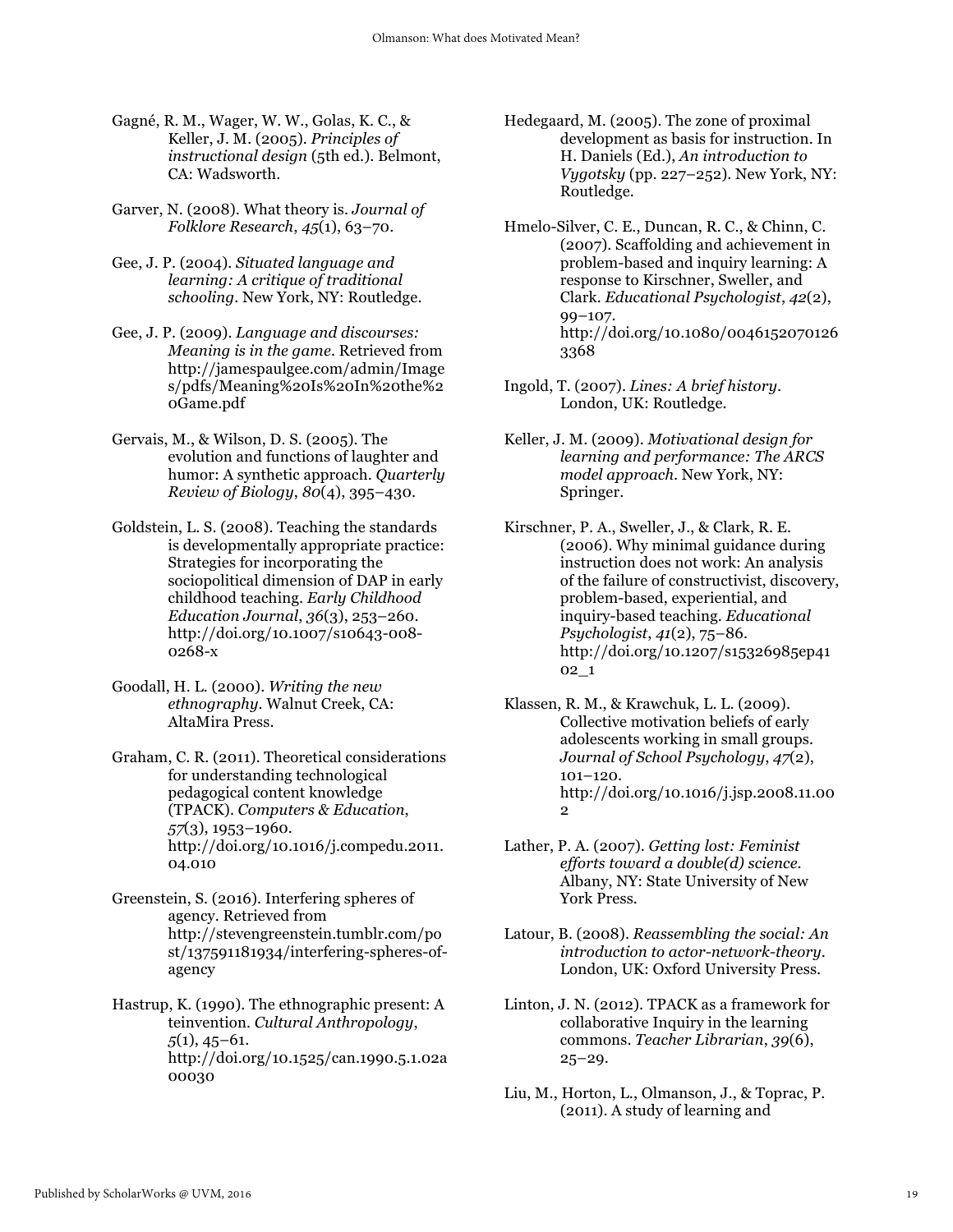motivation in a new media enriched environment for middle school science. *Educational Technology Research and Development*, *59*(2), 249–265.

- Liu, M., Toprac, P., & Yuen, T. (2009). What factors make a multimedia learning environment engaging: A case study. In R. Zheng (Ed.), *Cognitive Effects of Multimedia Learning* (pp. 173–192). IGI Global Snippet.
- Magnifico, A. M., Olmanson, J., & Cope, B. (2013). New pedagogies of motivation: reconstructing and repositioning motivational constructs in the design of learning technologies. *E-Learning and Digital Media*, *10*(4), 483–511. http://doi.org/10.2304/elea.2013.10.4.4 83
- McInerney, D. M., Walker, R. A., & Liem, G. A. D. (2011). *Sociocultural theories of learning and motivation: Looking back, looking forward*. Charlotte, NC: IAP.
- Mishra, P., & Koehler, M. (2009). Too cool for school? No way! Using the TPACK framework: You can have your hot tools and teach with them, too. *Learning & Leading with Technology*, *36*(7), 14–18.
- Muecke, S. (2008). *Joe in the Andamans: And other fictocritical stories*. Sydney, AU: Local Consumption Publications.
- Olmanson, J., & Falls, Z. (2016). New media literacies. In M. Peters (Ed.), *Encyclopedia of Educational Philosophy and Theory*. Singapore, Asia: Springer Singapore. Retrieved from http://link.springer.com/referencework entry/10.1007/978-981-287-532- 7\_300-1
- Pinar, W. F. (2012). *What is curriculum theory?* New York, NY: Routledge.
- Pintrich, P. R., & Schunk, D. H. (2002). *Motivation in education: Theory, research, and applications* (2nd ed.). Upper Saddle River, NJ: Merrill,.
- Pollock, D. (2006). Marking new directions in performance ethnography. *Text and*

*Performance Quarterly*, *26*(4), 325– 329.

- Rajan, P., Raju, P. K., & Gill, J. T. (2014). Impact of engineering design serious game on student learning in a k-12 cur...: ebscohost. In *360 Degrees of Engineering Education* (pp. 1–12). Indianapolis, IN: ASEE. http://doi.org/Paper ID # 10392
- Reeve, J. (2008). *Understanding motivation and emotion* (5th ed.). Somerset, NJ: Wiley Global Education.
- Richardson, L., & St. Pierre, E. A. (2005). Writing: A method of inquiry. In N. K. Denzin & Y. S. Lincoln (Eds.), *The Sage Handbook of Qualitative Research* (3rd ed., pp. 959–1026). Thousand Oaks, CA: Sage Publications Inc.
- Rideout, V. J., Foehr, U. G., & Roberts, D. F. (2010). *Generation M[superscript 2]: Media in the Lives of 8- to 18-Year-Olds*. Menlo Park, CA: Henry J. Kaiser Family Foundation. Retrieved from http://eric.ed.gov/?id=ED527859
- Roy, K. (2003). *Teachers in nomadic spaces: Deleuze and curriculum*. New York, NY: P. Lang.
- Ryan, A. M., & Patrick, H. (2001). The classroom social environment and changes in adolescents' motivation and engagement during middle school. *American Educational Research Journal*, *38*(2), 437–460. http://doi.org/10.3102/000283120380 02437
- Schunk, D. H., Meece, J. L., & Pintrich, P. R. (2014). *Motivation in education: Theory, research, and applications*. New York, NY: Pearson.
- Scott, S., Hinton-Smith, T., Härmä, V., & Broome, K. (2012). The reluctant researcher: Shyness in the field. *Qualitative Research*, *12*(6), 715–734. http://doi.org/10.1177/14687941124390 15
- Sedgwick, E. K. (1997). *Novel gazing: Queer readings in fiction*. (E. K. Sedgwick,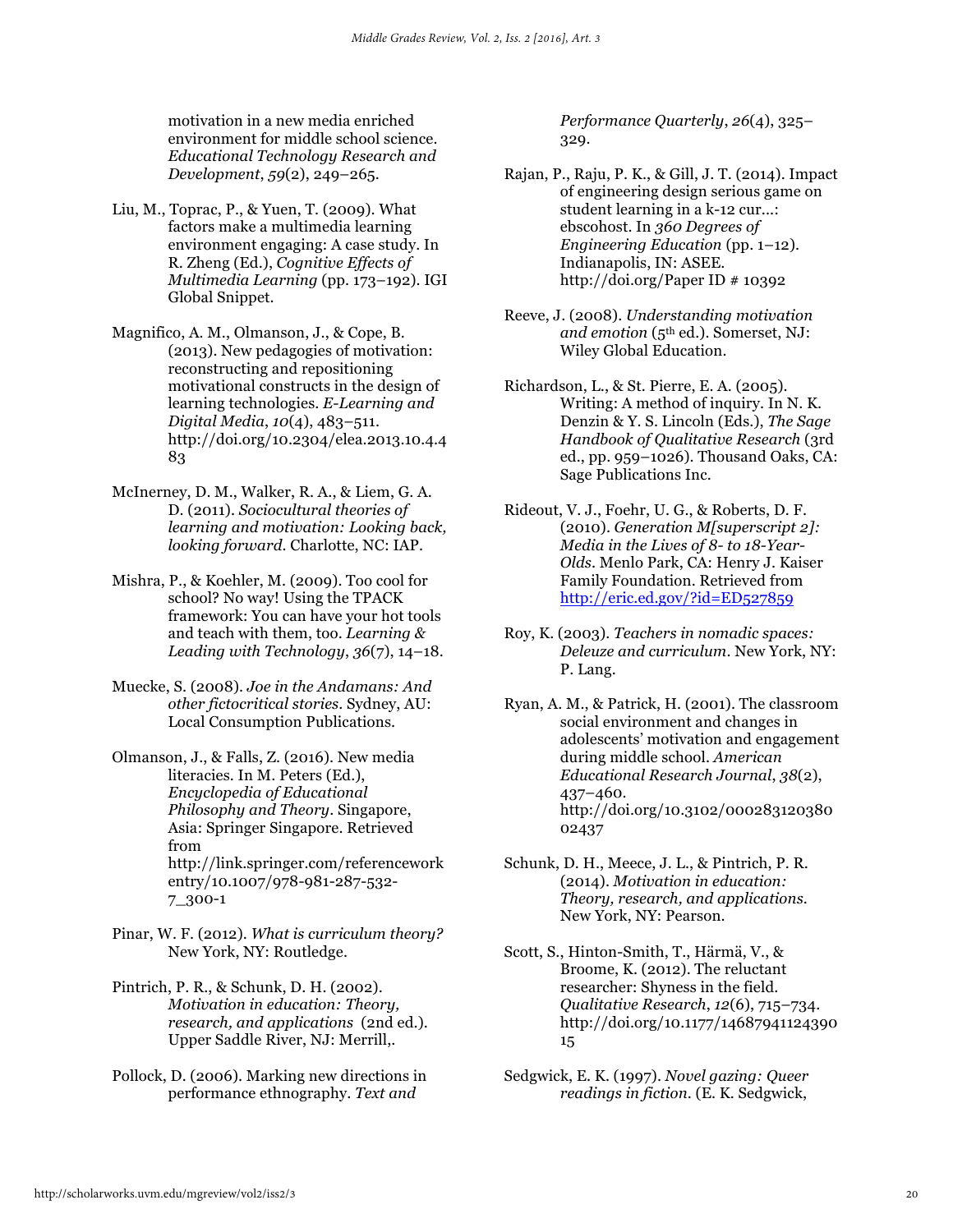Ed.). Durham, NC: Duke University Press.

- Sedgwick, E. K., & Frank, A. (2003). *Touching feeling: Affect, pedagogy, performativity*. Durham, NC: Duke University Press.
- Spradley, J. P. (1980). *Participant observation*. New York, NY: Holt, Rinehart and Winston.
- St. Pierre, E. A. (2013). The posts continue: Becoming. *International Journal of Qualitative Studies in Education*, *26*(6), 646–657. http://doi.org/10.1080/09518398.2013. 788754
- Steinmetz, G. (2005). In J. Adams, E. Clemens, & A. S. Orloff (Eds.), *Remaking Modernity: Politics, History, and Sociology* (pp. 109–157). Durham, NC: Duke University Press.
- Stengers, I. (2011). Wondering about materialism. In L. R. Bryant, N. Srnicek, & G. Harman (Eds.), *The Speculative Turn: Continental Materialism and Realism*. In press.
- Stewart, K. (1996). *A space on the side of the road: Cultural poetics in an "other" America*. Princeton, NJ: Princeton University Press.
- Stewart, K. (2005). Cultural poesis: The generativity of emergent things. In N. K. Denzin & Y. S. Lincoln (Eds.), *The SAGE Handbook of Qualitative Research* (3rd ed., pp. 1027–1068). Thousand Oaks, CA: Sage Publications.
- Stewart, K. (2007). *Ordinary affects*. Durham, NC: Duke University Press.

Stewart, K. (2008). Weak theory in an unfinished world. *Journal of Folklore Research*, *45*(1), 71–82.

- Stewart, K. (2011). Atmospheric attunements. *Environment & planning D: Society & space*, *29*(3), 445–453. http://doi.org/10.1068/d9109
- Stewart, K. (2014). Road registers. *Cultural Geographies*, *21*(4), 549–563.

http://doi.org/10.1177/14744740145250 53

- Stewart, K. (2015). New England red. In P. Vannini (Ed.), *Non-Representational Methodologies: Re-Envisioning Research* (pp. 19–33). New York, NY: Routledge.
- Szeman, I., & Kaposy, T. (2010). *Cultural theory: An anthology*. New York, NY: John Wiley & Sons.
- Teslow, J. L. (1995). Humor me: A call for research. *Educational Technology Research and Development*, *43*(3), 6– 28.
- Thorp, L. (2005). *The pull of the earth: Participatory ethnography in the school garden*. Lanham, MD: AltaMira Press.
- Thrift, N. J. (2008). *Non-representational theory: Space, politics, affect*. New York, NY: Routledge.
- Tomkins, S. S. (1965). *Affect, cognition, and personality: Empirical studies*. (American Psychological Association, Ed.). New York, NY: Springer Pub. Co.
- Uden, L. (2006). *Technology And problembased learning*. New York, NY: Idea Group Inc. (IGI).
- Vagle, M. D. (2012). The anchor essay: Trying to poke holes in Teflon: Developmentalism; young adolescence; and contingent, recursive growth and change. In M. D. Vagle (Ed.), *Not a Stage!: A Critical Re-conception of Young Adolescent Education* (pp. 11– 35). New York, NY: Peter Lang.
- Vagle, M. D. (2015). Reviving theoretical insurrection in middle grades education. *Middle Grades Review*, *1*(1). Retrieved from http://scholarworks.uvm.edu/mgreview  $/vol1/iss1/2$
- Vannini, P. (2015). *Non-representational methodologies: Re-envisioning research*. New York, NY: Routledge.
- Vygotsky, L. S. (1978). *Mind in society: The development of higher psychological*